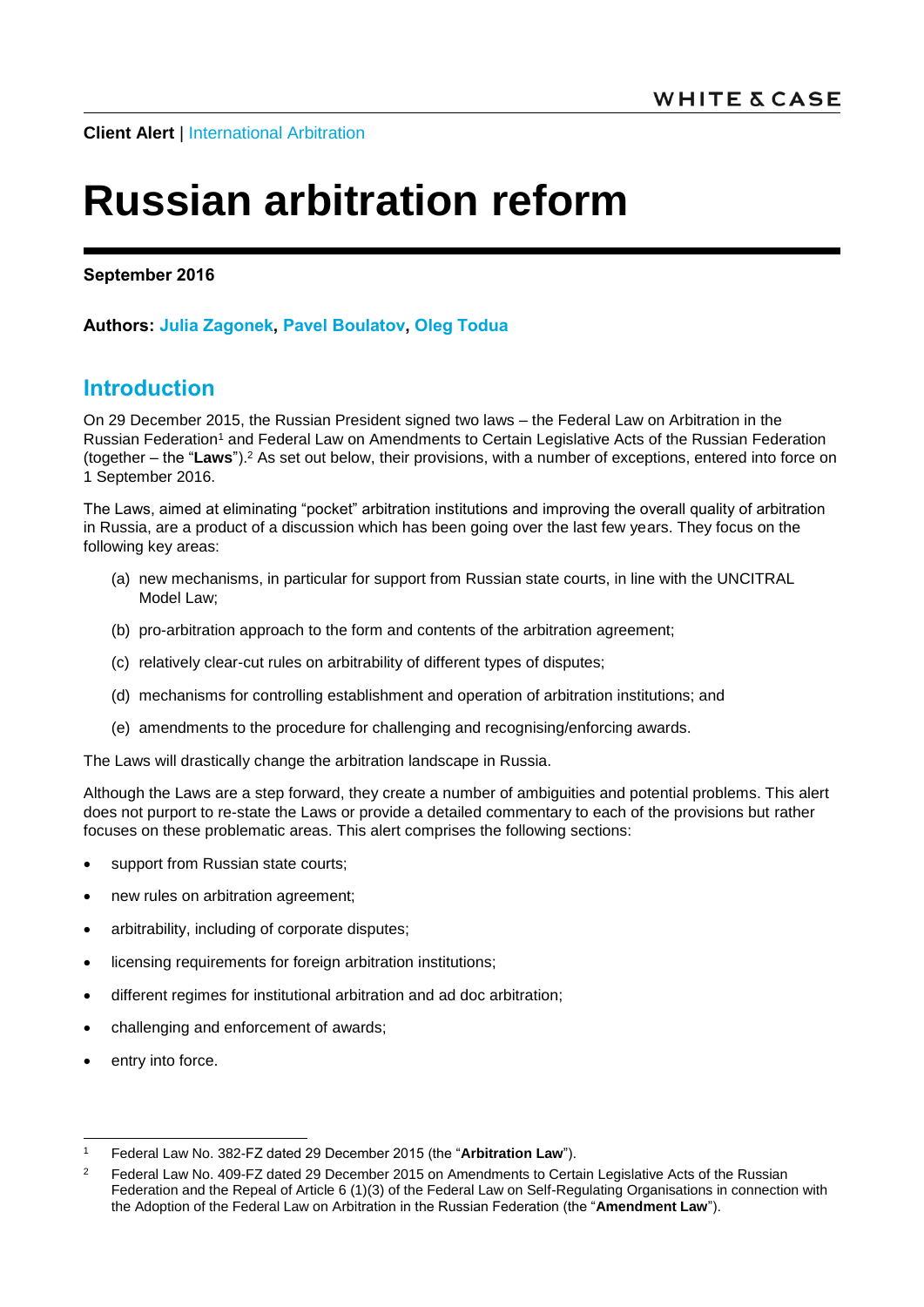## **Support from Russian state courts**

Previously, support from the Russian courts to both domestic and international arbitration was largely limited to granting interim measures and recognising and enforcing awards (leaving aside challenging rulings on jurisdiction and awards). The Laws introduce a set of new mechanisms, designed to make Russia more arbitration-friendly, empowering the Russian state courts to assist tribunals and parties with obtaining evidence and appointing and challenging arbitrators.

### **Obtaining evidence**

In institutional arbitration seated in Russia, a tribunal or a party with the tribunal's permission can apply to state courts for assistance with obtaining evidence. Evidence which can be obtained is limited to documents and physical evidence, and the Laws do not provide for the possibility of obtaining assistance with respect to, for example, witness evidence or deposition. $^3\,$  It also appears that the Laws do not envisage any assistance with on-site inspections (for example, of a construction site or other objects in possession of third parties) or other similar ways of obtaining evidence.

The criterion for determining which court has jurisdiction to hear such an application is the location of the evidence sought.

There are no express provisions stating whether rulings concerning assistance with obtaining evidence may be appealed. It appears, however, that such rulings should be treated as appealable in the context of the provision that rulings preventing the case from moving forward can be appealed.<sup>4</sup> If such rulings were not appealable, this would create the following risks:

- (a) when considering an application for assistance with obtaining evidence, the court inter alia determines whether the application is made in respect of an arbitrable dispute.5 If, for example, the court rejects an application stating that the underlying dispute is not arbitrable, the issue of arbitrability may be considered as res judicata at the enforcement stage. In the absence of an appeal mechanism, this would put enforcement of the final award in jeopardy; and
- (b) where rulings concerning assistance with obtaining evidence affect the rights and/or legitimate interests of third parties, such third parties would be left with no means of appealing such rulings.

## **Appointing and challenging arbitrators and termination of their powers**

If parties or a designated arbitration institution in certain circumstances fail to form a tribunal, a party can request a state court to make the necessary appointment(s). $6$  In doing so, the court shall have regard to any qualifications stipulated by the parties' agreement and to such considerations as are likely to secure the appointment of independent and impartial arbitrators (this rule mirrors the language of the UNCITRAL Model law).<sup>7</sup>

It is not clear, however, how the state courts will actually select arbitrators, in particular when there is no agreed shortlist of candidates provided by the parties. Originally, the draft proposed by the Russian Ministry of Justice in 2014, which formed the basis for the Laws, provided that the courts would select them from a list of recommended arbitrators of the arbitration institution administering the dispute or from the list which would be drawn up in accordance with the procedure established by the Russian Ministry of Justice, but eventually these provisions were not included in the Laws. Another area of concern is administrative work: in order to appoint an arbitrator, it is necessary to liaise with him or her, provide information for a conflicts check, confirm

<sup>3</sup> Article 27 of the Law on International Commercial Arbitration No. 5338-1 dated 7 July 1993, as amended by the Amendment Law (the "**ICA Law**"); Article 30 of the Arbitration Law; Article 74.1 of the Commercial Procedure Code – Federal Law No. 95-FZ dated 24 July 2002, as amended by the Amendment Law (the "**CPC**"); Article 63.1 of the Civil Procedure Code – Federal Law No. 138-FZ dated 14 November 2002, as amended by the Amendment Law (the "**Civil Procedure Code**").

<sup>4</sup> Article 188 (1) of the CPC, Article 331 (1) of the Civil Procedure Code.

<sup>5</sup> Article 74.1 (4)(3) of the CPC, Article 63.1 (4)(3) of the Civil Procedure Code.

<sup>6</sup> Article 11 (4) of the ICA Law, Article 11 (4) of the Arbitration Law, Article 240.1 of the CPC, Article 427.1 of the Civil Procedure Code.

<sup>7</sup> Article 11 (6) of the ICA Law, Article 11 (5) of the Arbitration Law.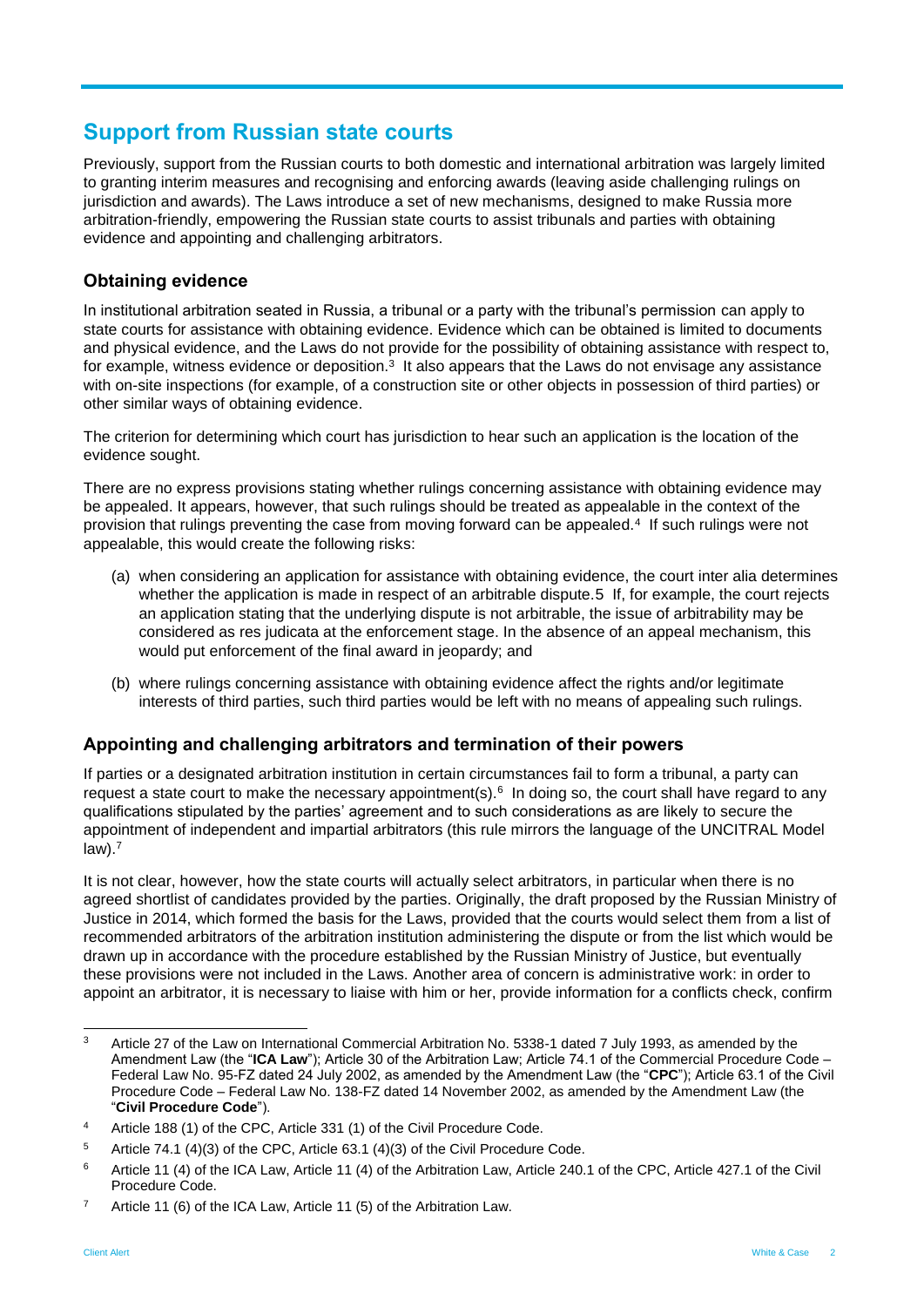whether he or she is able and willing to act as an arbitrator, agree the hourly rate and address other administrative issues which are handled with by secretariats in institutional arbitration. It is not clear how these issues will be dealt with by the Russian courts in the absence of specific provisions to this effect in the Russian procedural law.

In the absence of any guidance on the legislative level as well as practice and experience in handling these matters, Russian courts may struggle with selecting suitable candidates and securing their appointment.

A party whose challenge to an arbitrator has been refused in an arbitration can challenge such decision in the state court within a month of receiving the decision.<sup>8</sup> The Laws also provide for the possibility of submitting an application to terminate an arbitrator's powers when he or she does not resign voluntarily when the relevant grounds arise.<sup>9</sup>

The court competent to deal with the issues listed above is determined on the basis of where the arbitration "*takes places*". This rule has two ambiguities:

- (a) it is not entirely clear whether the Russian courts will consider the reference to the location where the arbitration "*takes place*" as a reference to the legal seat of arbitration or, to the contrary, to the venue of arbitration; and
- (b) there is no mechanism for determining the competent court where the seat of arbitration has not yet been chosen/determined.

The mechanisms described above can only be opted out of (1) in institutional arbitration and (2) by express agreement of the parties (as to which see below).

The Laws provide that the state courts' rulings with respect to appointment of and challenges to arbitrators are final and may not be appealed.<sup>10</sup> However, one cannot exclude the possibility that such rulings will still in fact be held appealable at least in some instances, for example, on the basis of the so-called absolute reasons – some of the Russian state courts had previously allowed appeals with respect to rulings concerning the jurisdiction of tribunals on the basis of the general provisions of the Commercial Procedure Code, notwithstanding the express provision prohibiting such appeals in the ICA Law.<sup>11</sup>

An exception is made for arbitrations administered by International Commercial Arbitration Court (ICAC) and the Maritime Arbitration Commission (MAC): the Laws provide that the issues relating to appointing, challenging and termination of powers of arbitrators described above shall be dealt with by the President of the Russian Chamber of Commerce rather than a state court.<sup>12</sup>

## **New rules on arbitration agreement**

The Laws expressly provide that an arbitration agreement may be:<sup>13</sup>

- (a) concluded in electronic form;
- (b) included in the rules of a trading platform or clearing rules; and
- (c) included in the company's charters and corporate (shareholders') agreements, with a number of exceptions.

<sup>-</sup><sup>8</sup> Article 13 (3) of the ICA Law, Article 13 (3) of the Arbitration Law, Article 240.1 of the CPC, Article 427.1 of the Civil Procedure Code.

<sup>9</sup> Article 14 (1) of the Arbitration Law, Article 14 (1) of the ICA Law, Article 240.1 of the CPC, Article 427.1 of the Civil Procedure Code.

<sup>10</sup> Article 240.5 (3) of the CPC, Article 427.5 (3) of the Civil Procedure Code.

<sup>11</sup> For example, the Federal Commercial Court of the Moscow Circuit in its Resolution No. А40-65888/11-8-553 dated 24 January 2012 reconsidered a Ruling of the Moscow Commercial Court concerning the tribunal's jurisdiction. This Resolution, in turn, was not overridden by the Supreme Commercial Court (Ruling of the Supreme Commercial Court No. SCC-1168/12 dated 22 February 2012).

<sup>&</sup>lt;sup>12</sup> Clause 11 of Annex I and Clause 10 of Annex II to the ICA Law.

<sup>&</sup>lt;sup>13</sup> Article 7 of the ICA Law, Article 7 of the Arbitration Law.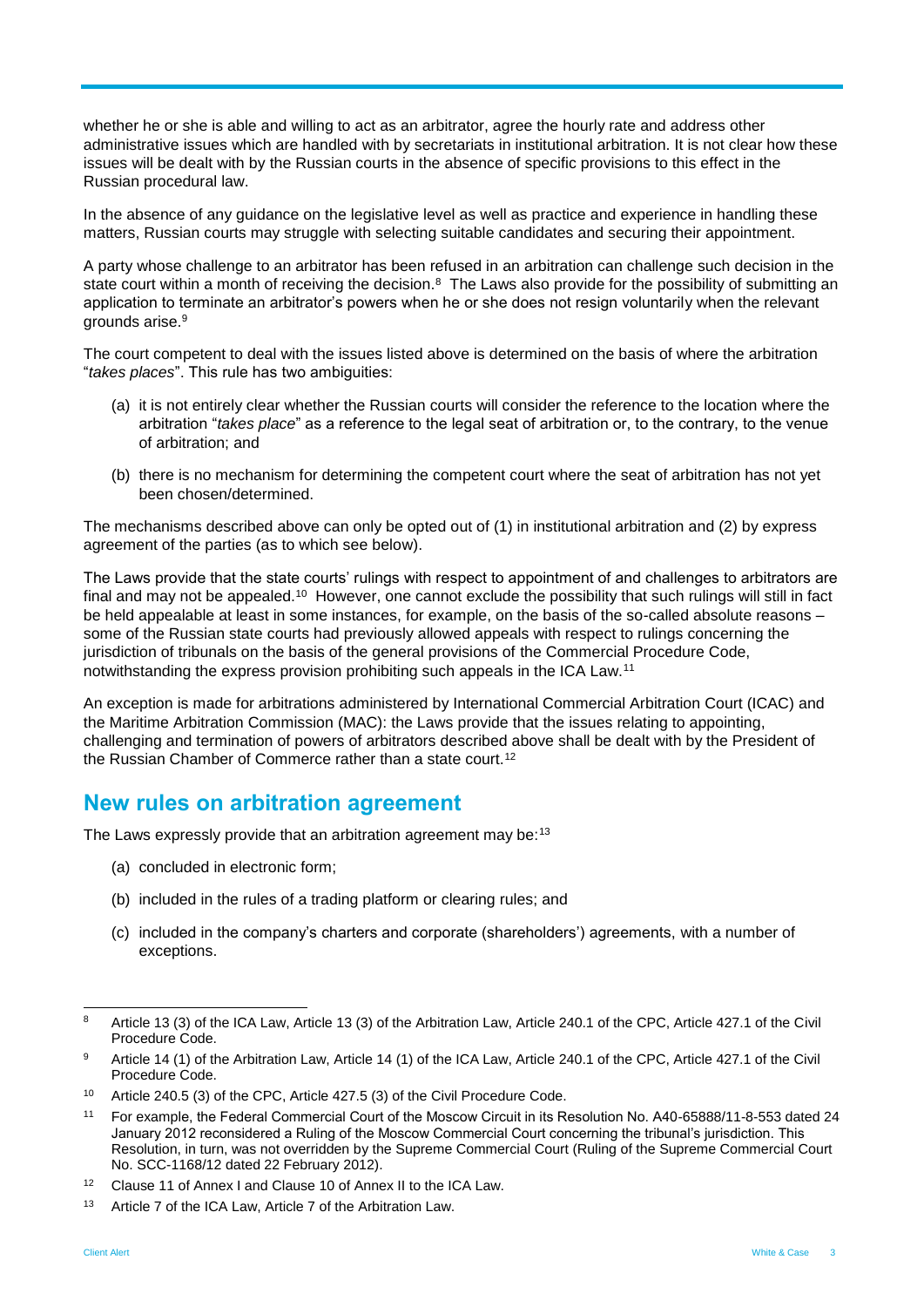The Laws also stipulate that certain issues may be agreed only by way of "*express agreement*" of the parties.<sup>14</sup> It means that to be valid, the parties' agreement on such an issue must be expressly set out in the text of the parties' arbitration clause, rather than addressed in the arbitration rules to which the arbitration clause refers. Issues which may be addressed only by parties' "*express agreement*" include:

- (a) excluding the possibility of referring to the state courts for assistance with formation of a tribunal and challenging the tribunal's ruling on jurisdiction in the state courts;
- (b) conducting arbitration without an oral hearing; and
- (c) excluding the possibility of setting aside the final award.

Interestingly, the rules concerning express agreement differ for international and domestic arbitration. For example, restrictions in items (a) and (c) above apply both to domestic<sup>15</sup> and international arbitration seated in Russia,<sup>16</sup> which means that if these issues are covered by the arbitration rules to which the parties have agreed, it will not be sufficient and the Laws will override such "indirect" agreement of the parties. On the contrary, item (b) is relevant only to domestic arbitration,<sup>17</sup> whereas in international arbitration parties do not need to set out their agreement concerning the conduct of arbitration without an oral hearing in their arbitration agreement – a reference to the rules which provide for such possibility will suffice.

None of the restrictions concerning express agreement are stated by the Laws to apply to international arbitration seated abroad. However, in arbitrations seated abroad where Russian law is the law governing the arbitration agreement, theoretically some tribunals may still find these restrictions to be applicable as part of Russian law.

The new rules on express agreement create a risk of contradiction between Russian law (either by virtue of being *lex arbitri* or law governing the arbitration agreement) and arbitration rules of international institutions. For example, in an arbitration under the SIAC Rules seated in Russia, a contradiction may arise between the SIAC Rules, which, *inter alia*, provide that the SIAC Court of Arbitration's decisions on challenges "*shall be*  final and not subject to appeal<sup>"18</sup> and that an "*award shall be final and binding on the parties from the date it is made*",<sup>19</sup> and the Laws, which provide that parties' agreement on these matters can only be valid if included in the text of the arbitration agreement itself.<sup>20</sup>

While tribunals will have to deal with such contradictions on a case by case basis, this risk is likely to become another hurdle which may jeopardise making Russia a more popular seat of arbitration.

Other notable amendments include the introduction of the following rules:

- (a) any doubts as to the validity of an arbitration clause shall be interpreted in favour of its validity and enforceability;<sup>21</sup> and
- (b) arbitration clauses are stated to apply, by default, to any amendments to the principal agreement, as well as to any issues relating to the validity and termination of such agreement.<sup>22</sup>

## **Arbitrability**

### **General rules**

The Laws provide a list of non-arbitrable disputes, which include:<sup>23</sup>

17 Article 27 (1) of the Arbitration Law.

-

<sup>14</sup> Article 7 (13) of the ICA Law, Article 2 (13) and Article 7 (12) of the Arbitration Law.

<sup>15</sup> Article 11 (4), Article 13 (3), Article 14 (1), Article 16 (3), Article 40, and Article 47 (1) of the Arbitration Law.

<sup>16</sup> Article 11 (5), Article 13 (3), Article 14 (1), Article 16 (3), and Article 34 (1) of the ICA Law.

<sup>&</sup>lt;sup>18</sup> Rule 16.4 of the SIAC Rules (2016).

<sup>&</sup>lt;sup>19</sup> Rule 32.11 of the SIAC Rules (2016).

<sup>&</sup>lt;sup>20</sup> Article 13(3) and Article 34 (1) of the ICA Law, Article 13(3) and Article 40 of the Arbitration Law.

<sup>&</sup>lt;sup>21</sup> Article 7 (9) of the ICA Law, Article 7 (8) of the Arbitration Law.

<sup>&</sup>lt;sup>22</sup> Article 7 (10) of the ICA Law, Article 7 (9) of the Arbitration Law.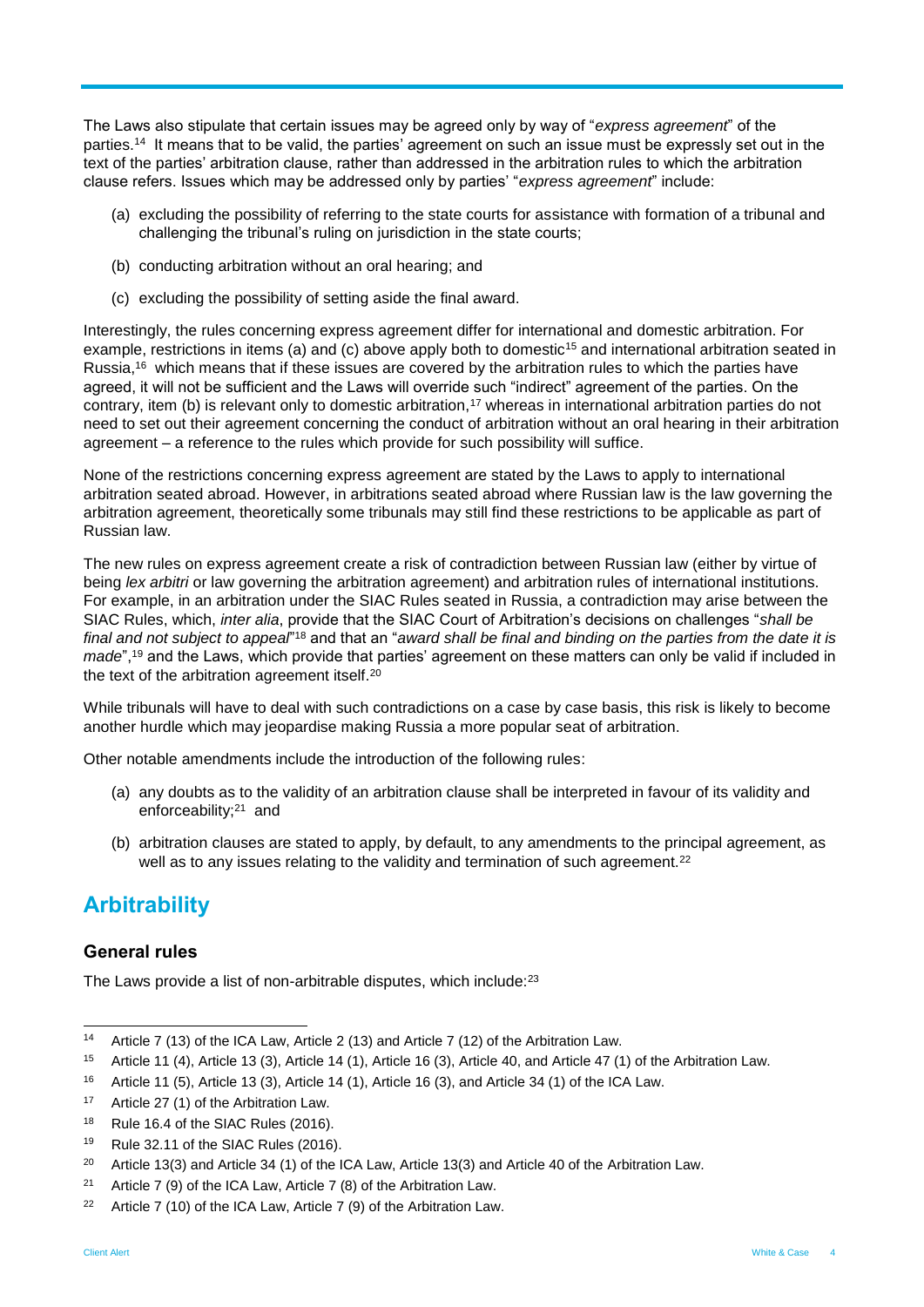- 1) bankruptcy cases;
- 2) disputes over state registration of companies and individual entrepreneurs;
- 3) certain disputes over intellectual property rights;
- 4) public law disputes, including challenging decisions of state authorities;
- 5) class actions; and
- 6) disputes over privatisation and public procurement contracts.

Notwithstanding the provision that no other types of disputes shall be non-arbitrable unless expressly provided by federal law,<sup>24</sup> in light of the approaches applied by the Russian courts previously, it is unclear whether they will consider the following types of disputes arbitrable:

- 1) disputes involving public interest other than those referred to above, in particular, arising out of contracts concluded pursuant to Federal Law No. 223-FZ dated 18 July 2011 "On Purchase of Goods, Works and Services by Certain Types of Legal Entities";
- 2) disputes related to auction/tender procedures, including public sales when they are not "organised" sales;
- 3) private actions for damages caused by infringements of competition law;
- 4) disputes over current payments in bankruptcy proceedings; and
- 5) disputes concerning the validity of transactions arising out of special provisions of the Russian insolvency legislation involving banks, pension funds and/or insurance companies where provisional administration (rehabilitation) has been introduced in respect of such a bank/pension fund/insurance company but no insolvency proceedings have commenced yet.<sup>25</sup>

There is a number of other specific questions which remain unaddressed by the Law, including whether foreign institutions which have obtained a permit (as to which see below) are deemed to be domestic institutions for the purposes of Federal Law No. 115-FZ dated 21 July 2005 "On Concession Agreements" and are thus authorised to administer disputes between a concessor and a concessionary.<sup>26</sup>

### **Corporate disputes**

The Laws resolve the ambiguity over the arbitrability of various types of corporate disputes which has existed for several years and introduce a relatively clear-cut set of solutions. The Laws distinguish between:

- 1) non-arbitrable corporate disputes. These are disputes relating to/arising out of:<sup>27</sup>
	- convening general shareholders' meetings;
	- exclusion of shareholders;
	- challenging resolutions and actions of state authorities with respect to issuance of stock; and
	- strategic legal entities (except where the amount of shares in dispute does not exceed the threshold which triggers the need to obtain approval from the Government Commission on Monitoring Foreign Investment).

 $23$ Article 33 (2) of the CPC, Article 22.1 (2) of the Civil Procedure Code.

<sup>&</sup>lt;sup>24</sup> Article 33 (2)(8) of the CPC, Article 22.1 (2)(10) of the Civil Procedure Code.

<sup>&</sup>lt;sup>25</sup> According to a recent ruling of the Supreme Court of the Russian Federation, such disputes, at least as far as they concern banks, are not arbitrable as having "*public nature*" and involving "*social dimension*" – see Ruling of the Supreme Court No. № 305-EС16-4051 dated 16 August 2016 in Case No. A40-117039/2015. We note that this Ruling was rendered prior to the Laws coming into force.

<sup>&</sup>lt;sup>26</sup> See White & Case Client Alert on [The Validity of Arbitration Clauses in Concession Agreements,](http://www.whitecase.com/sites/whitecase/files/files/download/publications/the_validity_of_arbitration_clauses_in_concession_agreements.pdf) August 2016.

 $27$  Article 225.1 (2) of the CPC.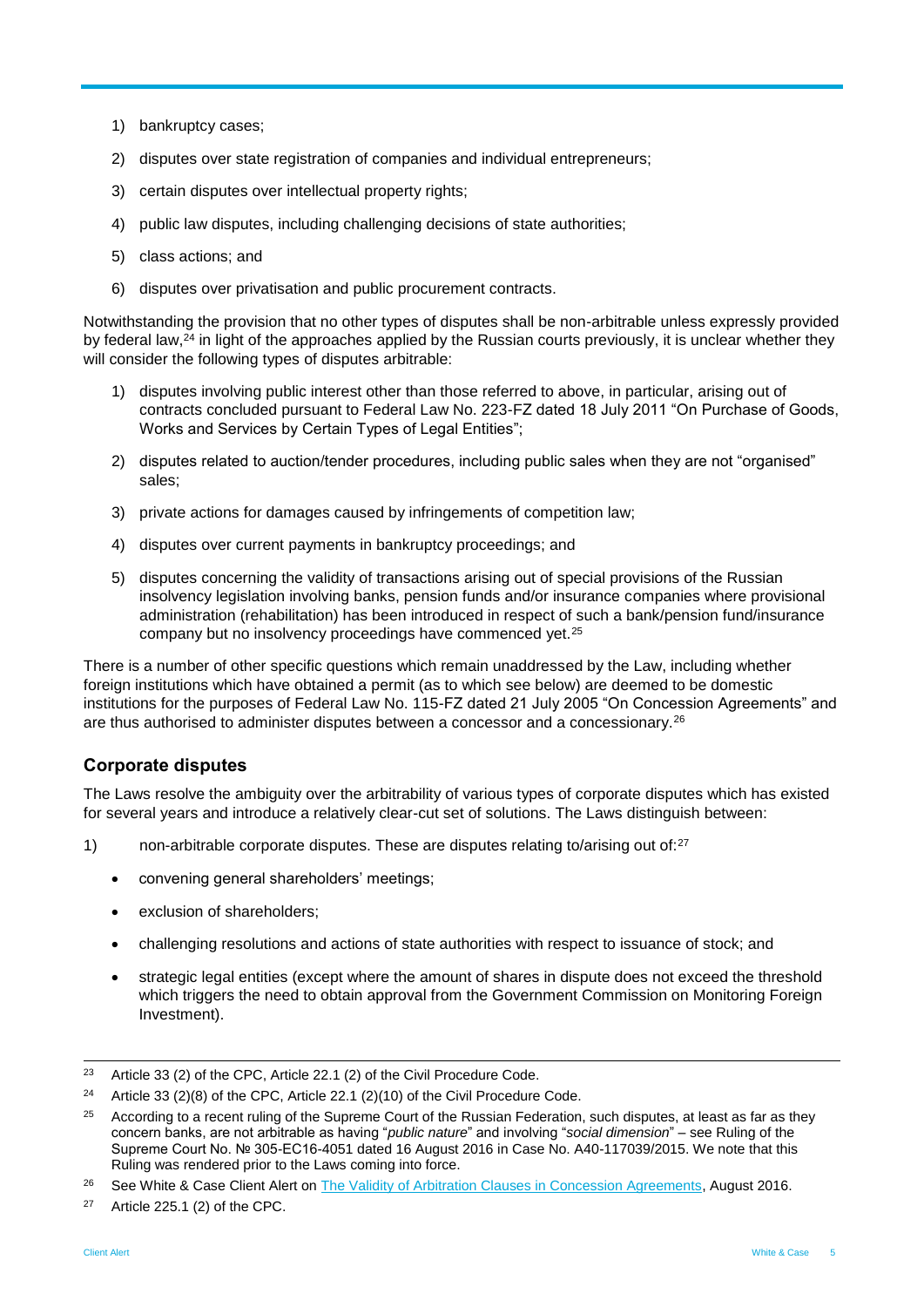2) corporate disputes arbitrable in institutional arbitration seated in Russia and administered under special arbitration rules for corporate disputes. These are disputes relating to/arising out of:<sup>28</sup>

- establishment, reorganisation and liquidation of legal entities;
- corporate agreements;
- challenging the resolutions of management bodies;
- appointment/election and removal of directors and their liability; and
- challenging major and interested party transactions (only if all parties to the dispute have concluded an arbitration agreement).

The new rules on arbitrability of corporate disputes are obviously based on the German experience generally and the example of the German arbitration institution ("**DIS**"), which has separate arbitration rules for corporate disputes.

DIS is the only reputable international institution which administers corporate disputes under a separate set of arbitration rules. In light of the enactment of the Laws, several leading arbitration institutions have already confirmed that they are not considering issuing separate sets of rules for corporate disputes,<sup>29</sup> which, pursuant to the Laws, need to contain a number of provisions contrary to the key features of arbitration (such as a requirement to publish information about the submission of a statement of case on the arbitration institution's website). $^{30}$  Accordingly, it is highly unlikely that such disputes will be administered by leading foreign institutions (other than DIS) in the near future.

3) corporate disputes arbitrable in institutional arbitration not necessarily seated in Russia and in the absence of special rules for corporate disputes.<sup>31</sup> These are disputes relating to/arising out of:

- ownership of shares and enforcement of share pledge agreements; and
- activity of registrars.

It is not clear what happens if a foreign arbitration institution administers such a dispute in the absence of a permit and with the seat abroad – the Laws do not give an express answer to this question and there is a theoretical risk that the Russian courts may hold the award rendered in such an arbitration unenforceable by virtue of it not being an institutional award. However, such approach would be counter-productive.

Importantly, all of the above provisions and restrictions appear to apply only to disputes involving Russian companies, although this is not immediately clear from the language of the Laws.

As stated above, subject to a number of conditions and exceptions, the Laws provide that arbitration clauses can be included in companies' charters and corporate (shareholders') agreements. The Laws specify that disputes between shareholders and a company arising in connection with the company's relations with a third party can be referred to arbitration if all the shareholders, the company and relevant third parties (where such disputes involve them) are parties to an arbitration agreement.<sup>32</sup> Such an agreement can be included in a corporate (shareholders') agreement involving the counterparty.<sup>33</sup> An alternative to such a tripartite agreement is an arbitration clause included in a company's charter, provided that the relevant counterparty expressly consents to such an arbitration clause.<sup>34</sup>

The new rules, if applied thoughtfully, can become a powerful weapon against the so-called "*Russian torpedo*" tactics widespread before, whereby a contract with an arbitration clause could be declared invalid following a

<sup>33</sup> Article 225.1 (1)(4) of the CPC.

<sup>28</sup> Article  $225.1$  (3) of the CPC.

<sup>&</sup>lt;sup>29</sup> This was announced, in particular, at III Annual RAA Conference (2016). A report on the event in Russian is available [here.](http://arbitrations.ru/press-centr/news/iii-ezhegodnaya-konferentsiya-raa-2016/)

 $30$  Article 45 (8)(2) of the Arbitration Law. The Laws refer to the "statement of case" and do not use the term "request for arbitration".

<sup>31</sup> Article 225.1 (5) of the CPC, Article 2 (11) of the Arbitration Law.

 $32$  Article 225.1 (3) and (4) of the CPC.

<sup>&</sup>lt;sup>34</sup> Article 7 (8) of the ICA Law, Article 7 (7) of the Arbitration Law.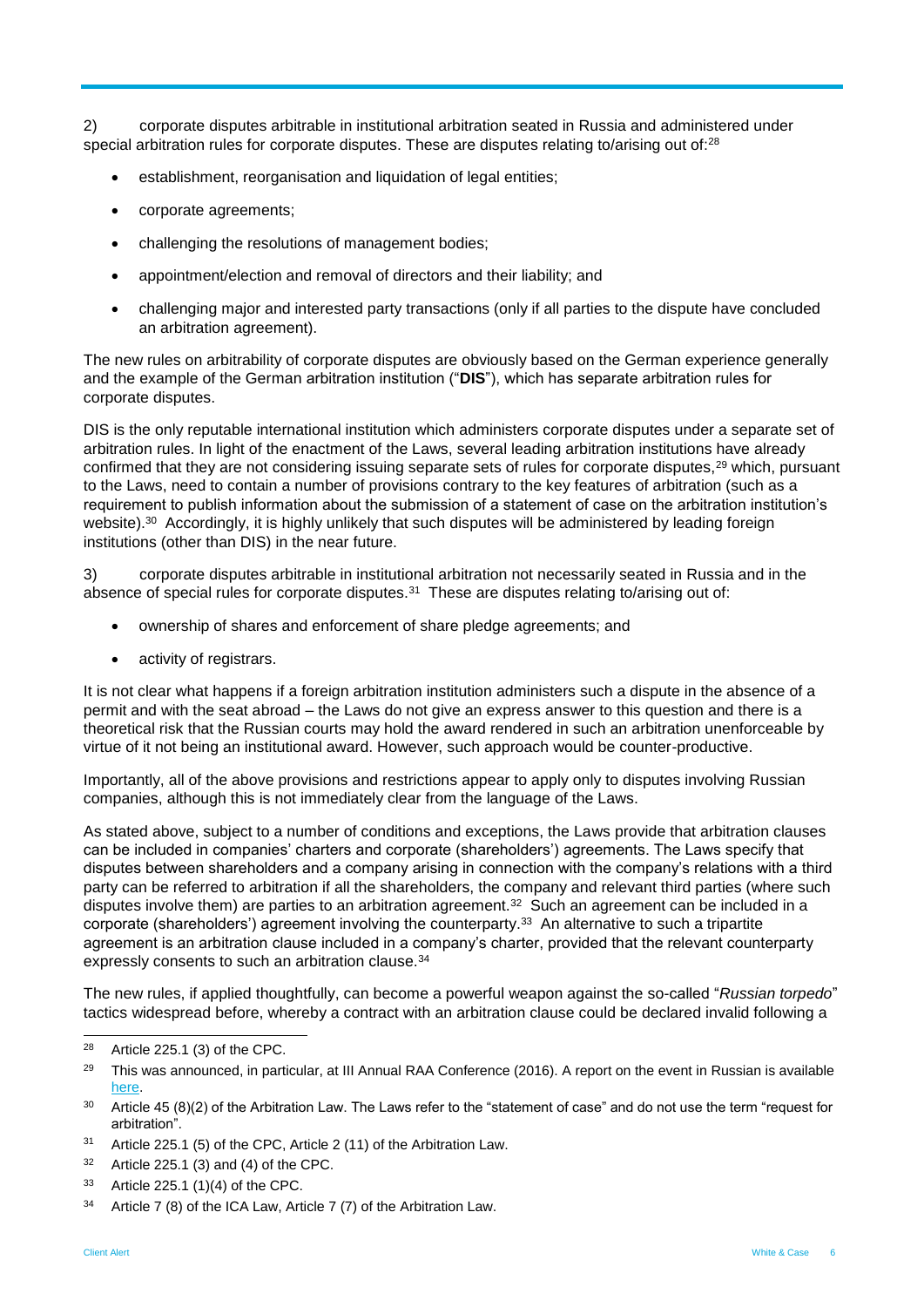derivative claim to a Russian state court by a shareholder of a party to that contract in order to undermine enforcements in Russia of any award rendered in an arbitration between the company and third parties under such underlying contract.<sup>35</sup>

It is yet uncertain whether the Russian courts will treat an arbitration agreement included a company's charter coupled with an arbitration agreement between the company and the counterparty as an equivalent of such a tripartite agreement.

# **Licensing requirements for foreign arbitration institutions**

Permanent arbitration institutions<sup>36</sup> will be allowed to operate in Russia only if they obtain a permit (license) from the Russian Government. $^{37}$  The deadline for obtaining permits is 1 November 2017. $^{38}$ 

The Government will issue such permits on the recommendation of a special Council for development of arbitration (the "**Council**"), which is to be formed by the Russian Ministry of Justice following consultation with business and academic communities.<sup>39</sup> The Council will also be responsible for assessing whether the arbitration institutions comply with the set of requirements provided for by the Laws.<sup>40</sup>

Foreign arbitration institutions will be treated as "*permanent arbitration institutions*" if they obtain such permits.<sup>41</sup> Pursuant to the Laws, the only condition for obtaining a permit by a foreign institution is having a "*widely recognised international reputation*."<sup>42</sup>

The procedure for issuing permits, set by the Government in its Resolution No. 577 dated 25 June 2016, enters into force on 1 November 2016. It does not provide any further detail as to the criteria to be applied by the Government when deciding whether to issue a permit.

The list of documents<sup>43</sup> which a foreign institution must submit in order to obtain a permit includes:

- 1) an application for a permit signed by an authorised representative;
- 2) a note on the history and activities of the institution;
- 3) an extract from the register of companies or another official document confirming the legal status of the institution or organisation under the auspices of which the institution has been established; and
- 4) rules for corporate disputes certified by the institution (in case it intends to administer corporate disputes which in accordance with the Laws require special rules for corporate disputes).

These documents must be submitted in Russian or with a certified Russian translation.

Accordingly, the procedure for obtaining permits by foreign institutions on its face does not appear to be burdensome.

From the practical points of view, the consequences of failure to obtain a permit are twofold.

<sup>35</sup> See, e.g., Karabelnikov B.R. Enforcement and setting aside of awards of international commercial arbitrations. Commentary to the New York Convention of 1958 and Chapters 30 and 31 of the CPC of 2002. 3-rd edition, M., Statut, 2008, p. 365; http://cisarbitration.com/wp-content/uploads/2015/06/RAA40-Newsletter-No-2-2014.pdf (p. 33) for discussion.

 $36$  Except for two Russian institutions – the International Commercial Arbitration Court (ICAC) and the Maritime Arbitration Commission (MAC).

<sup>&</sup>lt;sup>37</sup> Article 44 (1) of the Arbitration Law.

<sup>&</sup>lt;sup>38</sup> Article 52 (13) of the Arbitration Law.

<sup>&</sup>lt;sup>39</sup> Article 44 (4) and (5) of the Arbitration Law. The procedure for establishment and functions of the Council is established by the Order of the Russian Ministry of Justice No. 165 dated 13 July 2016 "On Council for Development of Arbitration" (the "**Order No. 165**").

<sup>40</sup> Article 44 (6) of the Arbitration Law.

<sup>41</sup> Article 44 (3) of the Arbitration Law.

<sup>42</sup> Article 44 (12) of the Arbitration Law.

<sup>43</sup> This list of documents is set out in Order No. 165.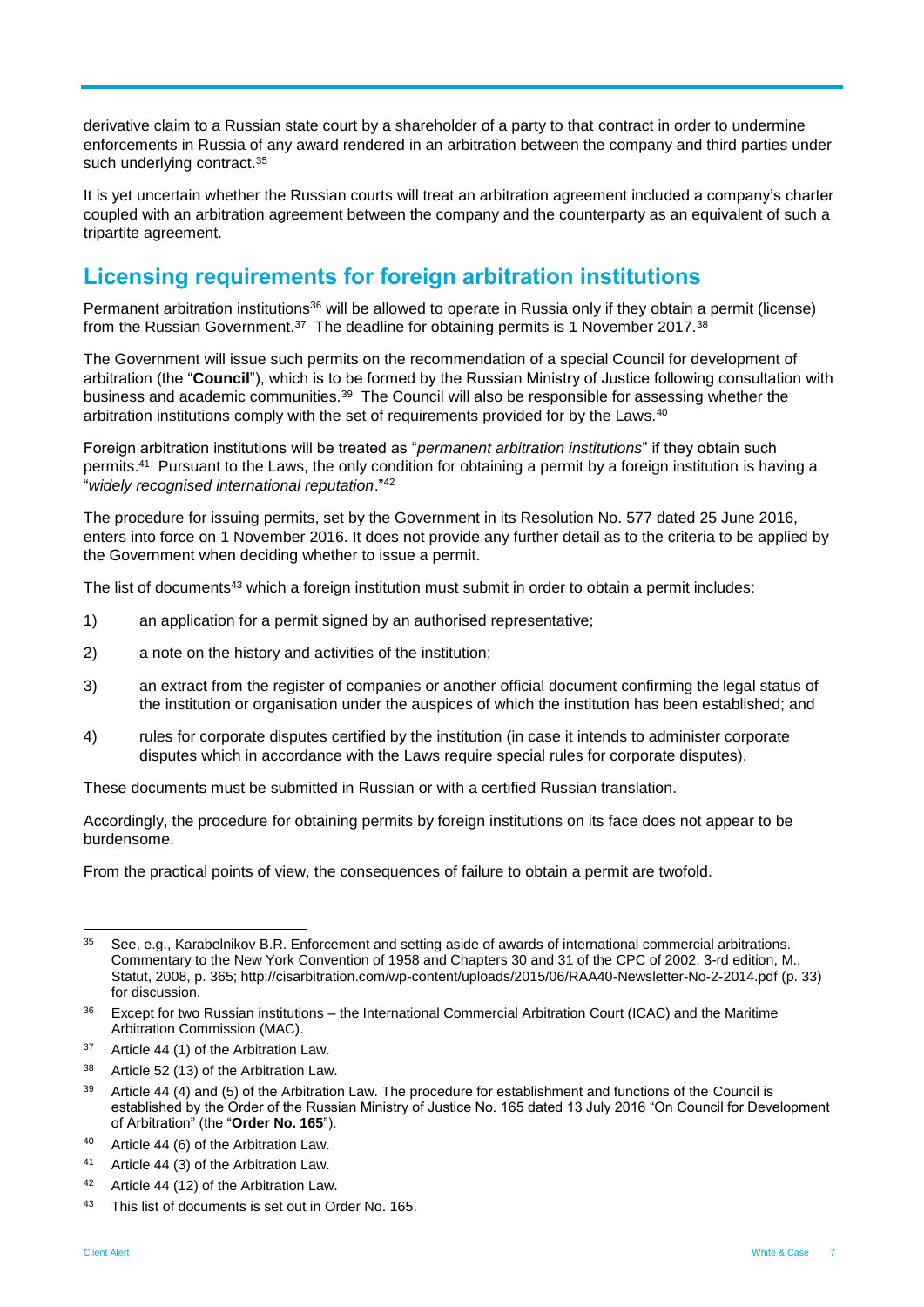On the one hand, there is a provision stating that if a foreign institution does not obtain a permit, awards in arbitrations administered by it and "*rendered in the territory of the Russian Federation*" will be treated as *ad hoc* awards, not as awards rendered in institutional arbitration (arbitration administered by permanent arbitration institutions using the terminology of the Laws),<sup>44</sup> in the absence of other violations of mandatory provisions of Russian law. In light of express references to the "*seat of arbitration*" in some other provisions of the Laws, it is not entirely clear whether "*rendered in the territory of the Russian Federation*" is meant to be the same as "*rendered in an arbitration seated in Russia*." On the one hand, it may be merely inconsistency in the terminology. On the other hand, it creates a risk that if an arbitration institution does not obtain a permit, this provision will be held applicable not only to its arbitrations seated in Russia, but also, for example, to arbitrations where awards are signed by arbitrators in Russia or where the hearings take place in Russia while the legal seat is abroad.

At the same time, the Laws provide that arbitration institutions which do not obtain permits (without making a distinction between foreign and domestic institutions) will be prohibited from administering arbitrations and that any awards rendered in breach of this requirement will be treated as "*rendered in breach of arbitration procedure provided for by* [the Arbitration Law]")<sup>45</sup> and may therefore be set aside or held unenforceable on this basis. This prohibition is stated to enter into force only 1 year from the date when the procedure for obtaining permits is established, i.e. on 1 November 2017.

## **Different regimes for institutional arbitration and ad doc arbitration**

The Laws clearly favour institutional arbitration over *ad doc* arbitration and introduce a number of restrictions which will apply to *ad hoc* arbitration. In particular:

- (a) parties and tribunals in *ad hoc* arbitrations do not have the right to apply to the Russian state courts for assistance in obtaining evidence;<sup>46</sup>
- (b) corporate disputes cannot be heard in *ad hoc* arbitrations;<sup>47</sup> and
- (c) parties to *ad hoc* arbitrations are not entitled to exclude:
	- (i) the application of the provisions of the Laws on the assistance of the Russian state courts with respect to the appointment and removal of arbitrators;<sup>48</sup> and
	- (ii) the possibility of challenging the awards. $49$

## **Challenging and enforcement of awards**

As mentioned above, the parties will be able to agree that the award is final and, thus, to waive explicitly their right to challenge the award issued in an arbitration administered by a permanent arbitration institution (as opposed to *ad hoc* arbitration).

The Laws reduce the timeframe within which an application for recognition and/or enforcement of a foreign award must be considered by the state court to one month.<sup>50</sup> The same timeframe applies to the procedures in respect of domestic awards.<sup>51</sup>

The Laws provide for a clear set or rules for dealing with parallel proceedings for enforcement and setting aside an award. If both enforcement and setting aside applications are filed, the court must stay the consideration of the more recent application pending the outcome of the earlier application. If both applications are filed with the court simultaneously (on the same day), the court must stay the enforcement

 $44$ <sup>44</sup> Article 44 (3) of the Arbitration Law.

<sup>45</sup> Articles 52 (13) and 52 (15) of the Arbitration Law.

<sup>46</sup> Article 27 of the ICA Law, Article 30 of the Arbitration Law.

<sup>47</sup> Article 225.1 (5) of the CPC.

<sup>48</sup> Article 11 (5), Article 13 (3), Article 14 (1) of the ICA Law; Article 11 (4), Article 13 (3), Article 14 (1) of the Arbitration Law.

<sup>49</sup> Article 34 (1) of the ICA Law, Article 40 of the Arbitration Law.

<sup>50</sup> Article 243 (1) of the CPC.

<sup>51</sup> Article 238 (1) of the CPC.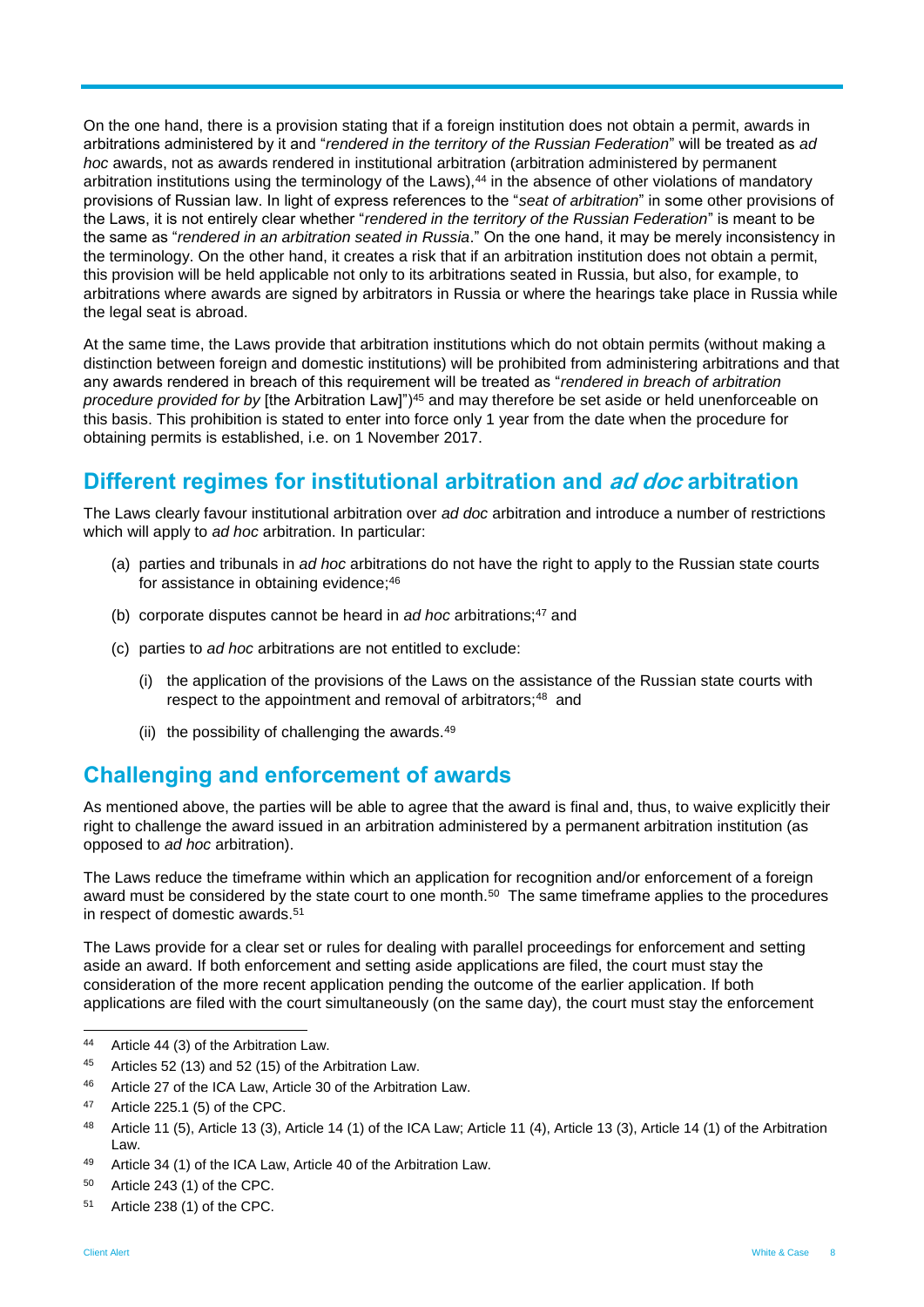proceedings pending the resolution of the application to set aside (the same approach had previously been adopted by the courts).<sup>52</sup> If the court dismisses the application to set aside, the successful party may obtain a writ of execution of the award without initiating a separate set of proceedings for enforcement. Likewise, if the court refuses enforcement of an award, the parallel setting aside proceedings must be terminated.<sup>53</sup>

The Laws provide for a mechanism whereby a party can request a stay of proceedings on setting aside an award so that the tribunal reinstates the arbitration to eliminate the grounds for setting the award aside.<sup>54</sup> The Russian courts are now also entitled to ask for a clarification from the tribunal which has rendered the relevant award,<sup>55</sup> however it is not clear how such requests are going to be dealt with by the tribunals in light of the provisions of applicable arbitration rules.

The Laws extinguish the controversial provision of the Commercial Procedure Code which previously provided for a possibility of challenging foreign awards made under Russian substantive law in the Russian courts.<sup>56</sup>

The Laws have changed the rules for recognition of declaratory awards which do not require enforcement. Pursuant to the Laws, any interested person can object to the recognition of such an award. The court to which such an application is to be made is the commercial court or the court of general jurisdiction at the place of residence/registered address of the applicant or the physical location of its assets. If the applicant does not reside or have assets in Russia, the application should be made to either the Moscow Commercial Court or the Moscow City Court (depending on the nature of the dispute and the arbitrating parties).<sup>57</sup>

Lastly, the Laws abrogate the Order of the Presidium of the Supreme Counsel of the USSR No. 9131-XI on the Recognition and enforcement in the USSR of the decisions of foreign courts and tribunals dated 21 June 1988, <sup>58</sup> which remained in force to the extent that it did not contradict the Commercial Procedure Code. Pursuant to this Order, decisions which did not require enforcement (such as declaratory awards) were deemed to have been recognised automatically whereas the party against whom the decision had been rendered had the right to challenge it. In fact, however, since it was not clear whether these rules contradicted the Commercial Procedure Code, the Russian courts would sometimes issue rulings on the recognition of awards which did not require enforcement, albeit contrary to the rules set out above in this paragraph. The rules on recognition of awards which do not require enforcement are now incorporated in the Commercial Procedure Code, which has resolved the ambiguity.

# **Entry into force**

The Laws entered into force on 1 September 2016 and generally apply to arbitrations commenced on or after 1 September 2016.<sup>59</sup>

New mechanisms of state support with respect to formation of tribunals will apply to arbitrations commenced on or after 1 September 2016.<sup>60</sup> Other support functions (assistance with obtaining evidence) of the state courts will be available since 1 September 2016 even for arbitrations commenced earlier.<sup>61</sup>

Clauses providing for settlement of arbitrable corporate disputes by arbitration may be concluded on or after 1 February 2017. If concluded before that date, such clauses will be unenforceable.<sup>62</sup>

 $52$ <sup>52</sup> Articulated by the Supreme Commercial Court in *OJSC "Centrgaz" v. LLC "Komigazinveststroiy"* (Resolution of the Presidium of the Supreme Commercial Court No. 11885/08 dated 10 February 2009).

<sup>53</sup> Article 238 (6) of the CPC. Article 425 (6) of the Civil Procedure Code.

<sup>54</sup> Article 34 (4) of the ICA Law, Article 37 (6) of the Arbitration Law, Article 232 (5) and Article 238 (8) of the CPC, Article 420 (5) and Article 425 (8) of the Civil Procedure Code.

<sup>55</sup> Article 243 (3) of the CPC.

<sup>56</sup> Article 230 of the CPC (as amended by the Amendment Law).

<sup>&</sup>lt;sup>57</sup> Article 245.1 of the CPC and Article 413 of the Civil Procedure Code.

<sup>58</sup> Article 13 (9) of the Amendment Law.

<sup>59</sup> Article 13 (1) and (2) of the Amendment Law, Article 54 of the Arbitration Law.

 $60$  Article 13 (17) of the Amendment Law, Article 52 (8) of the Arbitration Law.

 $61$  Article 13 (20) of the Amendment Law, Article 52 (10) of the Arbitration Law.

 $62$  Article 13 (7) of the Amendment Law.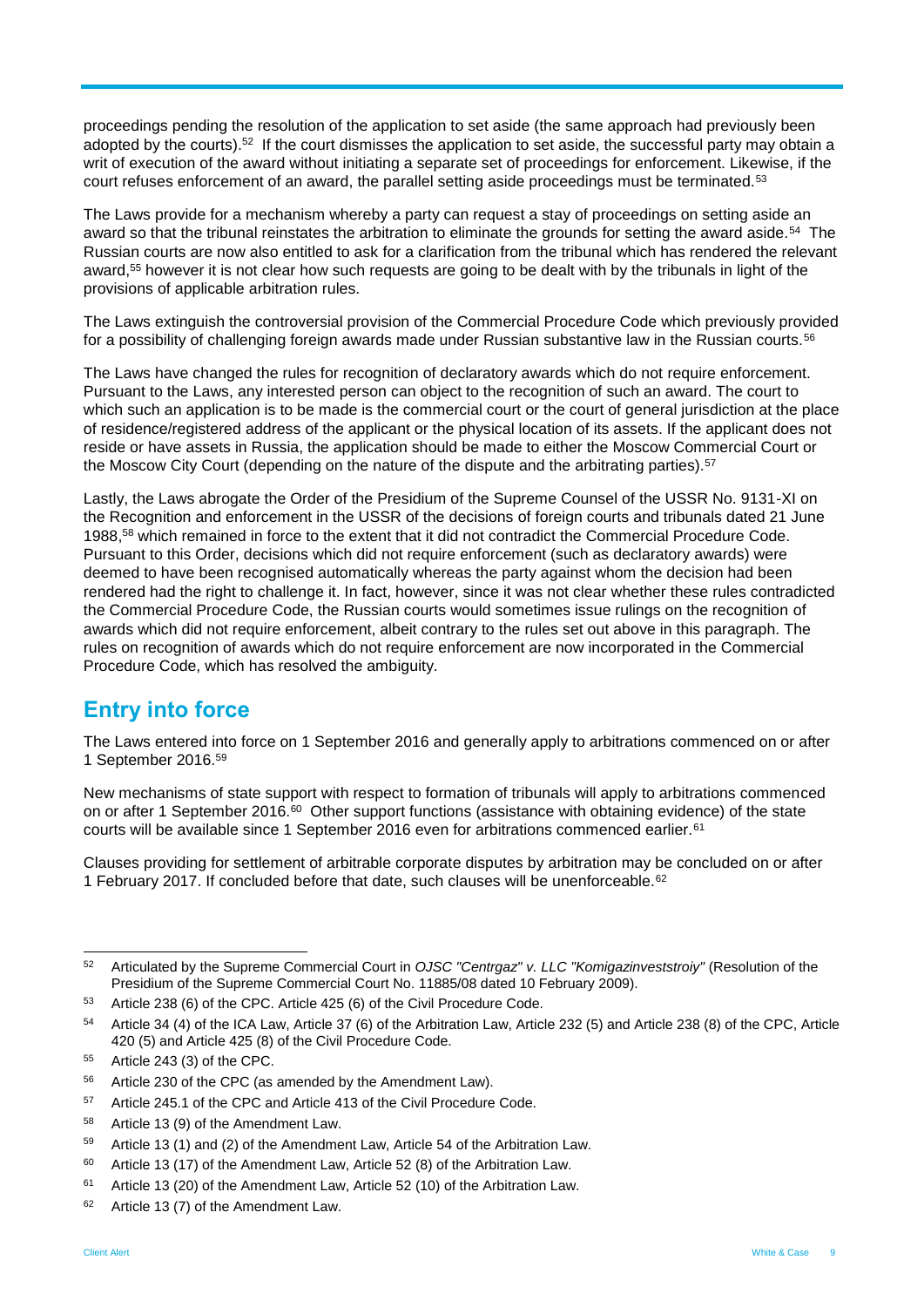White & Case LLC 4 Romanov Pereulok 125009 Moscow, Russia

#### **T** +7 495 787 3000

In this publication, White & Case means the international legal practice comprising White & Case LLP, a New York State registered limited liability partnership, White & Case LLP, a limited liability partnership incorporated under English law and all other affiliated partnerships, companies and entities.

This publication is prepared for the general information of our clients and other interested persons. It is not, and does not attempt to be, comprehensive in nature. Due to the general nature of its content, it should not be regarded as legal advice.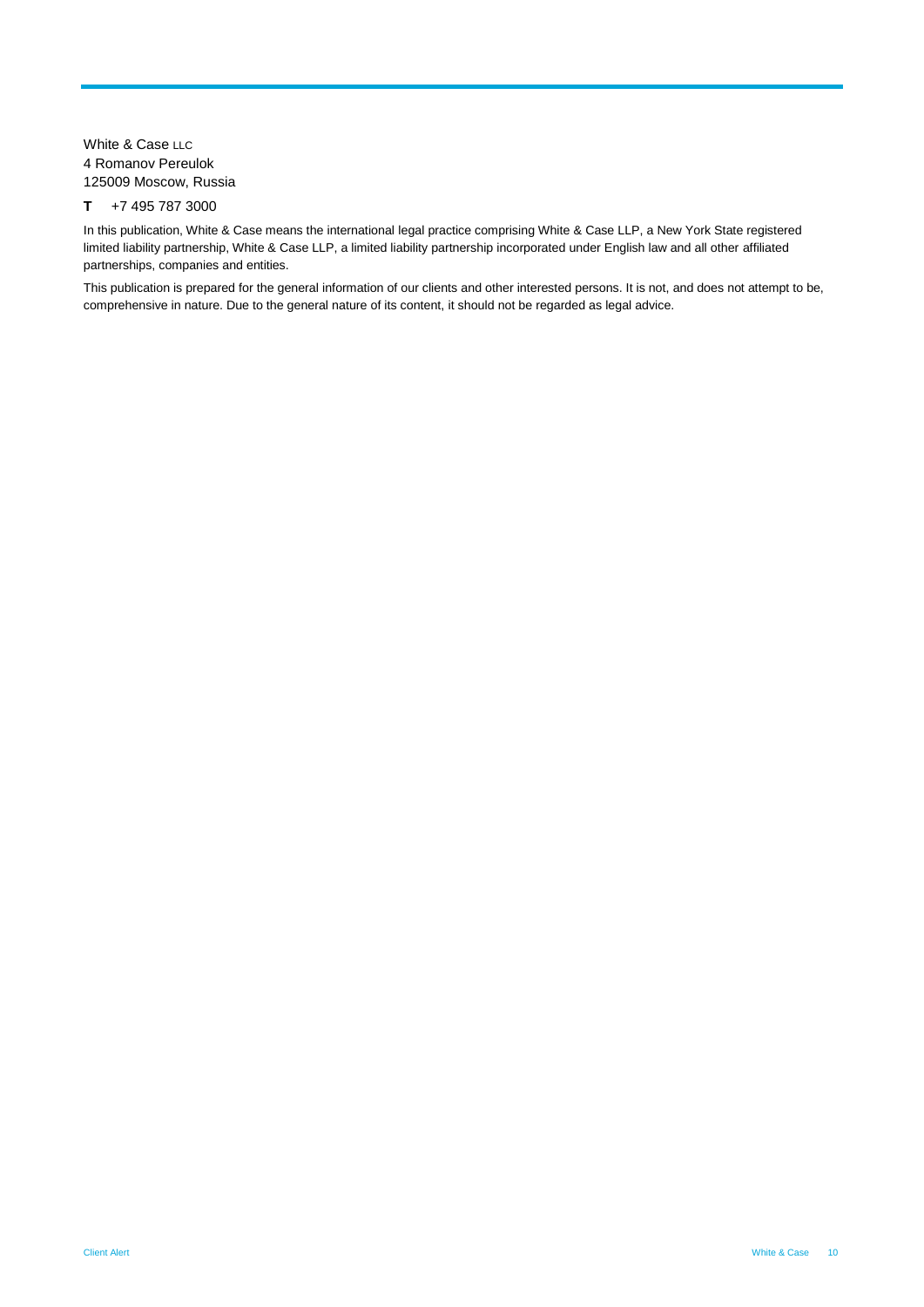**Информационный бюллетень** | [Международный арбитраж](http://www.whitecase.com/law/practices/international-arbitration)

# **Российская арбитражная реформа**

**сентябрь 2016**

**Авторы: [Юлия Загонек](http://www.whitecase.com/people/julia-zagonek), [Павел Булатов](http://www.whitecase.com/people/pavel-boulatov), [Олег Тодуа](http://www.whitecase.com/people/oleg-todua)**

## **Введение**

29 декабря 2015 г. Президентом Российской Федерации было подписано два закона – Федеральный закон «Об арбитраже (третейском разбирательстве) в Российской Федерации»<sup>[1](#page-10-0)</sup> и Федеральный закон «О внесении изменений в отдельные законодательные акты Российской Федерации...»<sup>[2](#page-10-1)</sup> (вместе – «**Законы**»). Как описано ниже, их положения, за некоторыми исключениями, вступили в силу 1 сентября 2016 г.

Данные Законы были приняты в результаты длившейся несколько лет дискуссии и нацелены на борьбу с «карманными» третейскими судами и повышение качества арбитража в России в целом. Среди нововведений можно выделить следующие основные блоки вопросов:

- (а) внедрение новых механизмов поддержки арбитража со стороны государственных судов, предусмотренных Типовым законом ЮНСИТРАЛ;
- (б) либерализация регулирования формы и содержания арбитражного соглашения;
- (в) установление достаточно четких правил об арбитрабельности различных видов споров;
- (г) внедрение жесткого контроля над созданием и деятельностью арбитражных учреждений; и
- (д) изменение процедур оспаривания и признания/приведения в исполнение арбитражных решений.

В целом Законы существенно меняют российскую арбитражную действительность.

Несмотря на то, что принятие Законов – это шаг вперед, они порождают ряд вопросов и потенциальных проблем. Настоящий обзор не претендует на роль постатейного комментария Законов – в нем освещены только такие проблемные вопросы. Данный обзор состоит из следующих разделов:

- содействие российских государственных судов;
- новые правила об арбитражном соглашении;
- арбитрабельность, в том числе корпоративных споров;
- требования к получению разрешения иностранными арбитражными институтами;
- различия правовых режимов для институционального арбитража и арбитража ad hoc;
- оспаривание и приведение в исполнение арбитражных решений; и
- вступление в силу.

<span id="page-10-0"></span> <sup>1</sup> Федеральный закон № 382-ФЗ от 29 декабря 2015 г. («**Закон об арбитраже**»).

<span id="page-10-1"></span><sup>&</sup>lt;sup>2</sup> Федеральный закон № 409-ФЗ от 29 декабря 2015 г. «О внесении изменений в отдельные законодательные акты Российской Федерации и признании утратившим силу пункта 3 части 1 статьи 6 Федерального закона «О саморегулируемых организациях» в связи с принятием Федерального закона «Об арбитраже (третейском разбирательстве) в Российской Федерации» («**Закон о внесении изменений**»).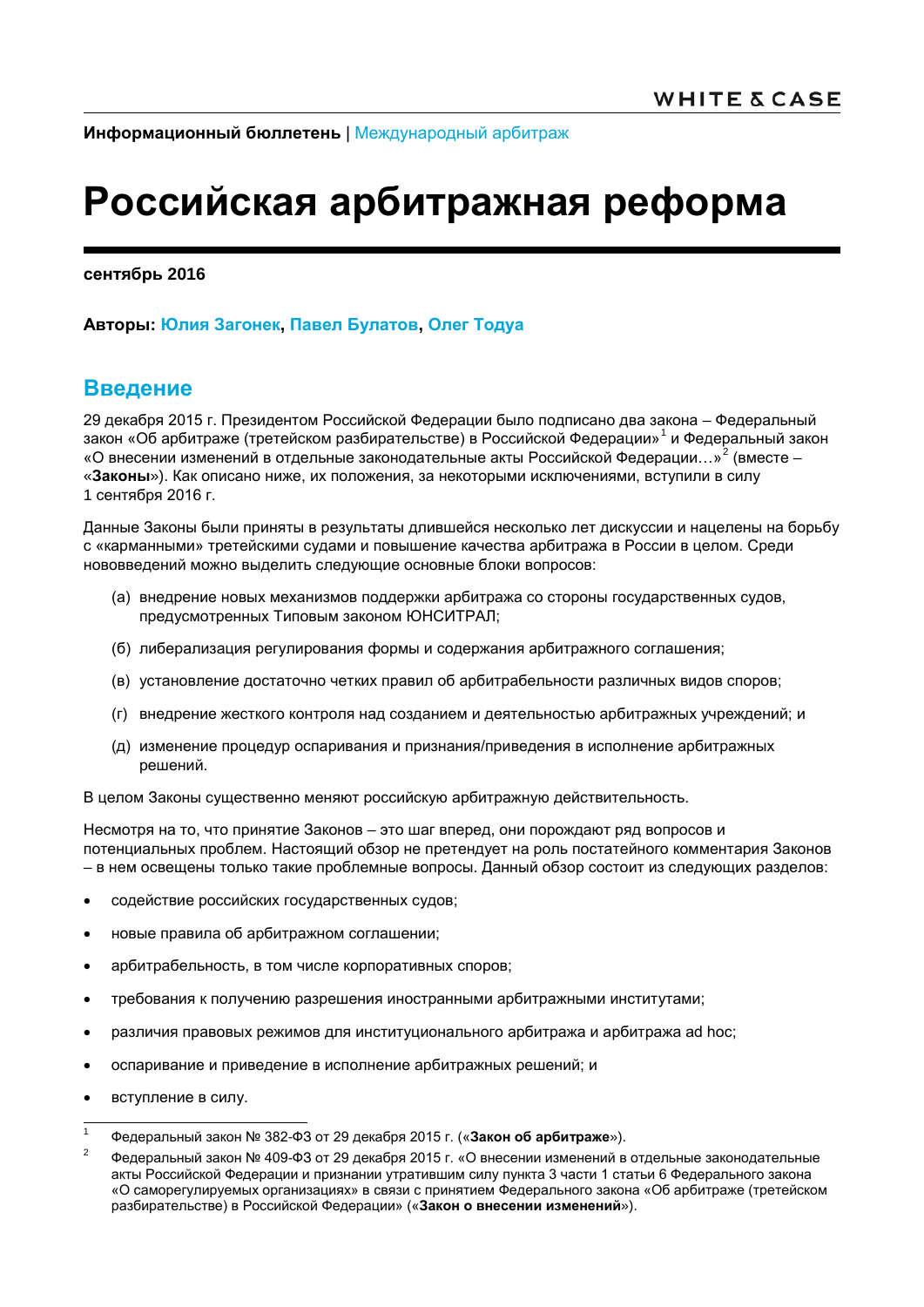## **Содействие российских государственных судов**

Ранее содействие российских государственных судов по отношению как к международному, так и внутреннему арбитражу сводилось, в основном, к принятию обеспечительных мер и признанию и приведению в исполнение арбитражных решений (если не принимать во внимание обжалование постановлений о компетенции и арбитражных решений). Законы вводят ряд новых механизмов, направленных на создание более благоприятного для арбитража климата, и наделяют российские государственные суды полномочиями по содействию третейским судам и сторонам в получении доказательств, а также в назначении и отводе арбитров.

### **Получение доказательств**

Сторона арбитражного разбирательства, администрируемого арбитражным институтом, с местом арбитража в России (с согласия третейского суда) или сам третейский суд может обратиться в государственные суды за содействием в получении доказательств. Перечень доказательств, которые могут быть получены, ограничивается письменными и вещественными доказательствами и иными документами и материалами: Законы не предусматривают оказания содействия, например, в допросе свидетелей<sup>[3](#page-11-0)</sup>. Представляется, что Законы также не предусматривают никакого механизма получения содействия в проведении осмотров на месте (например, получения доступа на стройплощадку или иные объекты, находящиеся во владении третьих лиц) или других подобных способов получения доказательств.

Суд, компетентный рассматривать подобные запросы, определяется исходя из места нахождения истребуемых доказательств.

Возможность обжалования определений по вопросам содействия в получении доказательств напрямую не предусмотрена. Представляется, что данные определения следует признать подлежащими обжалованию в контексте правила о возможности обжалования определений, препятствующих дальнейшему движению дела $^4$  $^4$ . Невозможность их обжалования влекла бы следующие риски:

- (а) при рассмотрении запроса об оказании содействия в получении доказательств суд, помимо прочего, устанавливает, сделан ли он в отношении арбитрабельного спора<sup>[5](#page-11-2)</sup>. В случаях отказа в исполнении запроса со ссылкой на неарбитрабельность спора данный вывод мог бы иметь преюдициальное значение на стадии приведения арбитражного решения в исполнение. Отсутствие механизма обжалования подобных определений ставило бы под необоснованную угрозу возможность исполнения итогового арбитражного решения; и
- (б) третьи лица, чьи права и/или законные интересы затрагивались бы подобными определениями по вопросам содействия в получении доказательств, лишались бы возможности защитить их путем обжалования таких судебных актов.

### **Назначение, отвод и прекращение полномочий арбитров**

Если стороны или уполномоченное арбитражное учреждение не могут сформировать третейский суд, то сторона при определенных условиях вправе обратиться в государственный суд с просьбой произвести соответствующее назначение<sup>[6](#page-11-3)</sup>. При этом суд должен учитывать любые требования, предъявляемые соглашением сторон, и такие соображения, которые могут обеспечить назначение

<span id="page-11-0"></span><sup>&</sup>lt;sup>3</sup> Статья 27 Закона «О международном коммерческом арбитраже» № 5338-1 от 7 июля 1993 г., в редакции Закона о внесении изменений («**Закон о МКА**»); статья 30 Закона об арбитраже; статья 74.1 Арбитражного процессуального кодекса – Федерального закона № 95-ФЗ от 24 июля 2002 г., в редакции Закона о внесении изменений («**АПК**»); статья 63.1 Гражданского процессуального кодекса – Федерального закона № 138-ФЗ от 14 ноября 2002 г., в редакции Закона о внесении изменений («**ГПК**»).

<span id="page-11-1"></span><sup>&</sup>lt;sup>4</sup> Часть 1 статьи 188 АПК, часть 1 статьи 331 ГПК.

<span id="page-11-2"></span><sup>5</sup> Пункт 3 части 4 статьи 74.1 АПК, пункт 3 части 4 статьи 63.1 ГПК.

<span id="page-11-3"></span> $6$  Пункт 4 статьи 11 Закона о МКА, пункт 4 статьи 11 Закона об арбитраже, статья 240.1 АПК, статья 427.1 ГПК.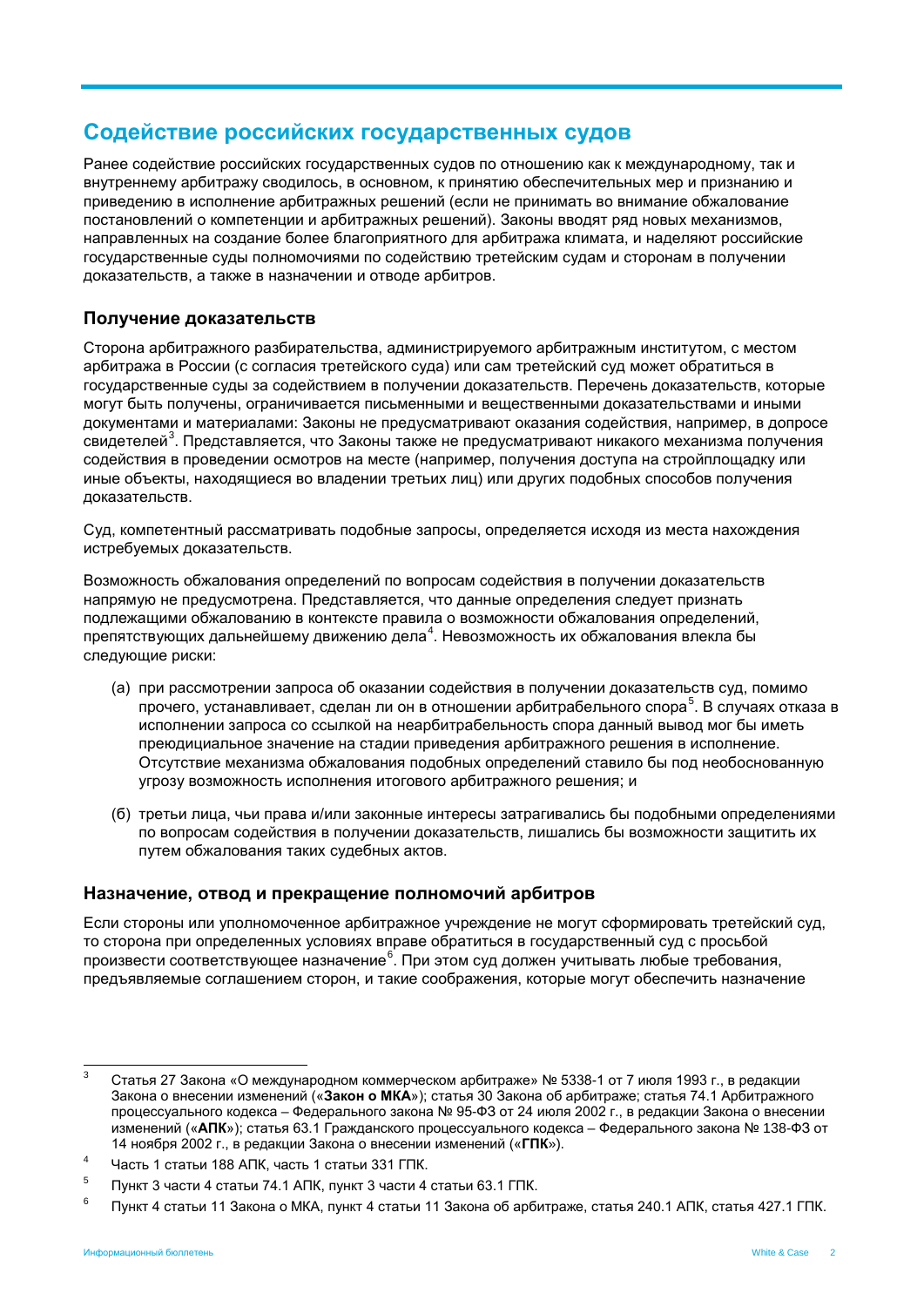независимых и беспристрастных арбитров (эта формулировка почти дословно повторяет Типовой закон ЮНСИТРАЛ)<sup>[7](#page-12-0)</sup>.

При этом, однако, остается неясным, как государственные суды будут фактически осуществлять выбор арбитров на практике, к примеру, в тех случаях, когда стороны не предоставляют согласованный список кандидатов, из которых нужно выбрать соответствующее число арбитров. Изначально текст, предложенный Минюстом в 2014 г. для публичного обсуждения и впоследствии легший в основу Законов, предусматривал выбор кандидатов из списка рекомендованных арбитров арбитражного учреждения, администрирующего спор, или из списка, сформированного в порядке, установленном Минюстом, однако в итоге данные положения не вошли в текст Законов. Организационные вопросы также могут вызвать сложности: чтобы назначить арбитра, необходимо с ним связаться, предоставить информацию для проверки конфликта интересов, заручиться его согласием на назначение, согласовать почасовые ставки и разрешить ряд других административных вопросов, которыми в институциональном арбитраже занимается секретариат арбитражного института. Неясно, как данные вопросы будут разрешаться российскими судами в отсутствие специальных процессуальных норм.

В отсутствие разъяснений на законодательном уровне, а также практики и опыта в данной сфере, российские суды могут столкнуться с трудностями при выборе подходящих арбитров и их назначении.

Сторона, чье заявление об отводе арбитра было отклонено в рамках третейского разбирательства, может оспорить такое решение в государственном суде в течение одного месяца со дня его получения<sup>[8](#page-12-1)</sup>. Законы также предусматривают возможность подачи заявления о прекращении полномочий арбитра в ситуации, когда им при возникновении соответствующих оснований не заявляется самоотвод $^9$  $^9$ .

Суд, компетентный рассматривать вышеуказанные вопросы, определяется исходя из того, где «*проводится*» третейское разбирательство. В связи с этим возникают два вопроса:

- (а) не совсем ясно, будут ли российские суды рассматривать в качестве места, где «*проводится*» третейское разбирательство, юридическое место арбитража или фактическое место проведения слушаний и/или других процессуальных действий; и
- (б) законами не предусматривается альтернативный механизм определения компетентного суда на тот случай, если место арбитража еще не выбрано/определено.

Применение описанных выше правил можно исключить только (1) в отношении институционального арбитража и (2) прямым соглашением сторон (этот институт описан ниже).

Законы предусматривают, что определения государственных судов по вопросам назначения и отвода арбитров являются окончательными и не подлежат обжалованию<sup>[10](#page-12-3)</sup>. Однако нельзя исключить, что данные определения на практике в некоторых случаях будут признаваться подлежащими обжалованию, например, по безусловным основаниям – с учетом того, что некоторые российские суды ранее допускали обжалование определений по вопросам компетенции третейских судов на основании общих положений АПК, несмотря на прямой запрет их обжалования, установленный Законом о МКА<sup>[11](#page-12-4)</sup>.

Исключение сделано для разбирательств, администрируемых МКАС и МАК при ТПП: Законы предусматривают, что в отношении таких процессов описанные выше вопросы, связанные с назначением, отводом и прекращением полномочий арбитров, разрешаются президентом российской Торгово-промышленной палаты, а не государственным судом  $12$ .

<span id="page-12-5"></span><sup>12</sup> Пункт 11 Приложения I и пункт 10 Приложения II к Закону о МКА.

<span id="page-12-0"></span> $7$  Пункт 6 статьи 11 Закона о МКА, пункт 5 статьи 11 Закона об арбитраже.

<span id="page-12-1"></span><sup>8</sup> Пункт 3 статьи 13 Закона о МКА, пункт 3 статьи 13 Закона об арбитраже, статья 240.1 АПК, статья 427.1 ГПК.

<span id="page-12-2"></span><sup>&</sup>lt;sup>9</sup> Пункт 1 статьи 14 Закона о МКА, пункт 1 статьи 14 Закона об арбитраже, статья 240.1 АПК, статья 427.1 ГПК.

<span id="page-12-3"></span> $10$  Часть 3 статьи 240.5 АПК, часть 3 статьи 427.5 ГПК.

<span id="page-12-4"></span><sup>11</sup> Например, ранее Федеральный арбитражный суд Московского округа в своем постановлении № А40-65888/11- 8-553 от 24 января 2012 г. осуществил проверку определения Арбитражного суда города Москвы по вопросам компетенции третейского суда. Впоследствии Высший Арбитражный Суд отказал в пересмотре данного постановления (Определение Высшего Арбитражного Суда № ВАС-1168/12 от 22 февраля 2012 г.).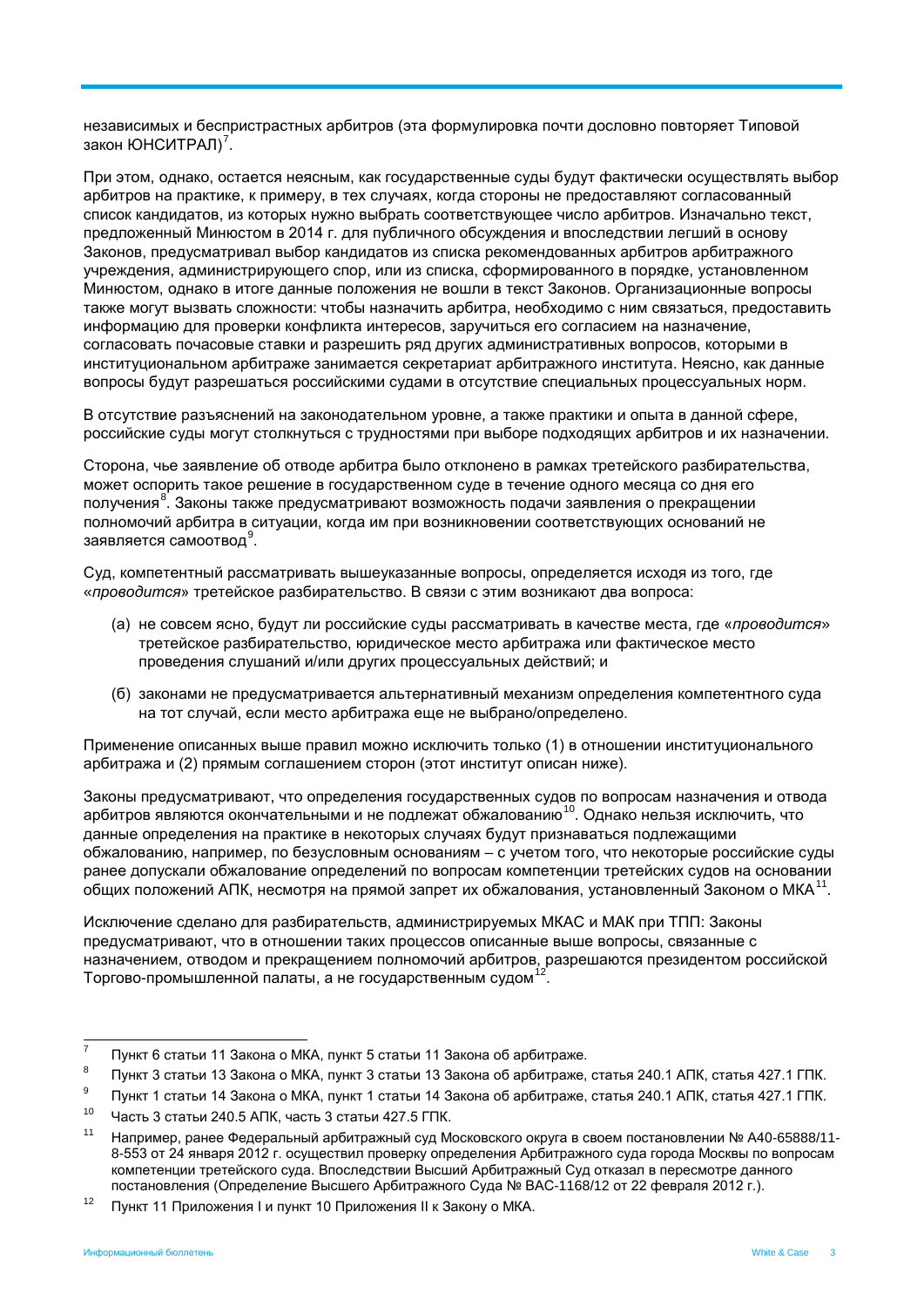## **Новые правила об арбитражном соглашении**

Законы прямо предусматривают, что арбитражное соглашение может быть<sup>[13](#page-13-0)</sup>:

- (а) заключено в электронной форме;
- (б) включено в правила организованных торгов или правила клиринга; и
- (в) включено в уставы компаний и корпоративные договоры (за некоторыми исключениями).

Также устанавливается, что определенные вопросы могут быть согласованы только «*прямым соглашением*» сторон[14.](#page-13-1) Это означает, что соглашение сторон по таким вопросам должно быть прямо выражено в тексте арбитражной оговорки, а не содержаться в правилах арбитража, к которым отсылает арбитражная оговорка – в противном случае оно не является действительным. Вопросы, которые могут быть согласованы только «*прямым соглашением*», включают:

- (а) исключение возможности обращения в государственные суды за содействием в формировании третейского суда и оспариванием в государственных судах постановления третейского суда о компетенции;
- (б) проведение разбирательства без устных слушаний; и
- (в) исключение возможности оспаривания итогового арбитражного решения.

Примечательно, что в отношении международного арбитража с одной стороны и внутреннего арбитража с другой действуют несколько различные правила о прямом соглашении. Так, положения, описанные в пунктах (а) и (с) выше, применяются как к внутреннему[15](#page-13-2), так и к международному **тительные в путкнех (e) и (e) выше, приметитетельстви и слутрентему и текси в междунереднему** в третейскому разбирательству с местом арбитража в России<sup>[16](#page-13-3)</sup>: если данные вопросы урегулированы в правилах арбитража, о применении которых договорились стороны, то этого недостаточно и Законы будут иметь приоритет над таким «непрямым» соглашением сторон. Напротив, пункт (b) применим только к внутреннему арбитражу[17](#page-13-4), тогда как в международном арбитраже у сторон нет необходимости предусматривать проведение разбирательства без устного слушания непосредственно в арбитражной оговорке – достаточно отсылки к правилам арбитража, предусматривающим такую возможность.

В Законах не указывается, что какие-либо правила о прямом соглашении применяются к международным разбирательствам с местом арбитража за границей. Однако, несмотря на это, нельзя исключить вероятность того, что в некоторых иностранных процессах, где арбитражное соглашение будет регулироваться российским правом, третейские суды все же могут признать данные ограничения подлежащими применению как составная часть российского права.

Новые правила о прямом соглашении создают риск противоречия между российским правом (в силу его применения либо как *lex arbitri*, либо как права, регулирующего арбитражное соглашение) и арбитражными регламентами международных институтов. Например, при проведении разбирательства по Регламенту СИАК с местом арбитража в России может возникнуть противоречие между Регламентом СИАК, который, среди прочего, предусматривает, что решение Арбитражного Суда СИАК по вопросу об отводе арбитра «*является окончательным и обжалованию не подлежит*»[18](#page-13-5) и что «*арбитражное решение является для сторон окончательным и обязательным с даты вынесения*»[19](#page-13-6), и положениями Законов, предусматривающими, что соглашение сторон по данным вопросам действительно только в случае его включения непосредственно в текст арбитражного соглашения $^{20}$  $^{20}$  $^{20}$ 

<sup>19</sup> Правило 32.11 Регламента СИАК (2016).

<span id="page-13-0"></span><sup>&</sup>lt;sup>13</sup> Статья 7 Закона о МКА, статья 7 Закона об арбитраже.

<span id="page-13-1"></span><sup>&</sup>lt;sup>14</sup> Пункт 13 статьи 7 Закона о МКА, пункт 13 статьи 2 и пункт 12 статьи 7 Закона об арбитраже.<br><sup>15</sup> Published 12 million 200 million 12 million 200 million 200 million 200 million 200 million 200 million 200

<span id="page-13-2"></span><sup>15</sup> Пункт 4 статьи 11, пункт 3 статьи 13, пункт 1 статьи 14, пункт 3 статьи 16, статья 40 и пункт 1 статьи 47 Закона об арбитраже.

<span id="page-13-3"></span><sup>&</sup>lt;sup>16</sup> Пункт 5 статьи 11, пункт 3 статьи 13, пункт 1 статьи 14, пункт 3 статьи 16 и пункт 1 статьи 34 Закона о МКА.

<span id="page-13-4"></span><sup>&</sup>lt;sup>17</sup> Пункт 1 статьи 27 Закона об арбитраже.

<span id="page-13-5"></span> $^{18}$  Правило 16.4 Регламента СИАК (2016).

<span id="page-13-7"></span><span id="page-13-6"></span><sup>&</sup>lt;sup>20</sup> Пункт 3 статьи 13 и пункт 1 статьи 34 Закона о МКА, пункт 3 статьи 13 и статья 40 Закона об арбитраже.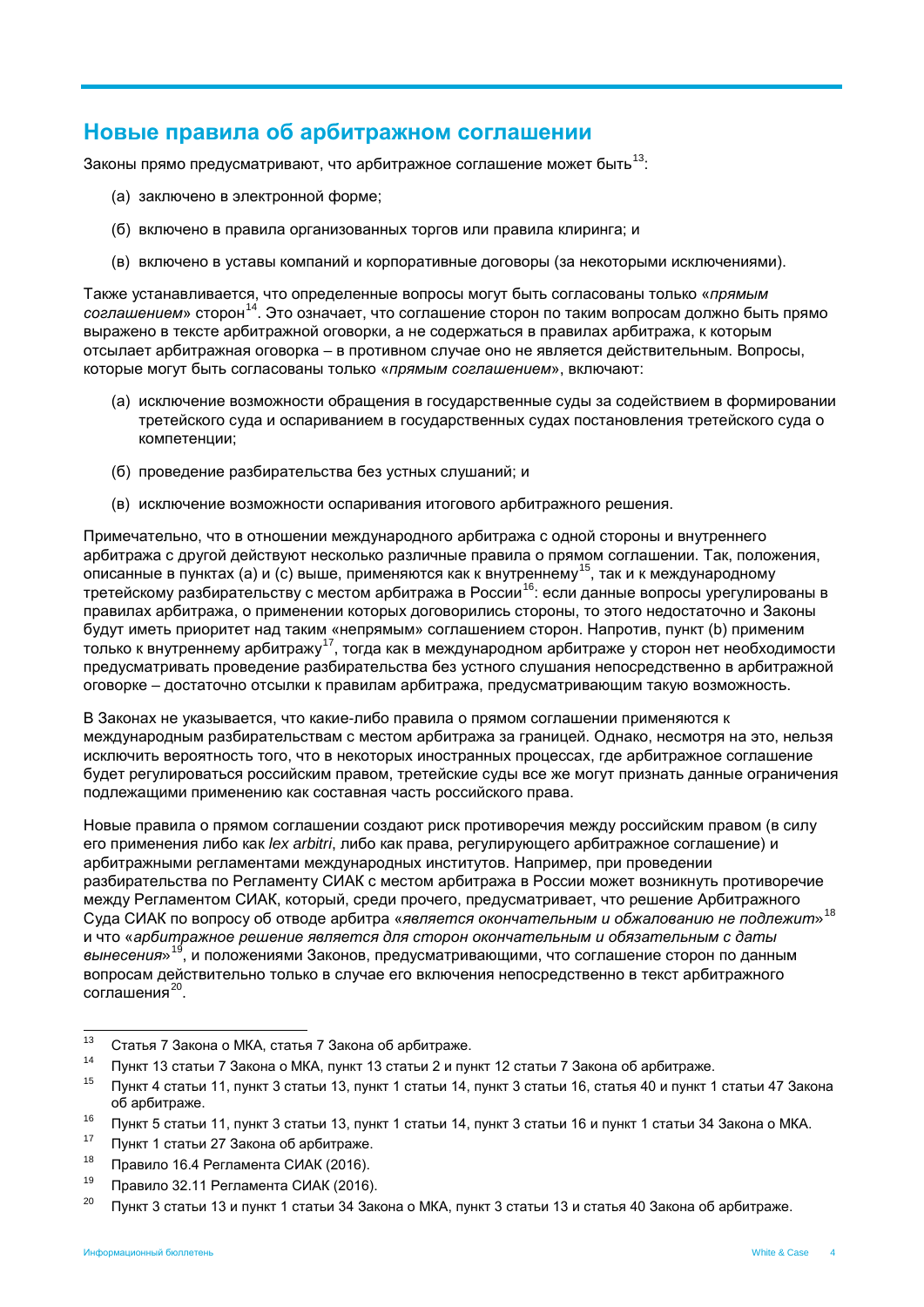Очевидно, что третейские суды будут разрешать указанные противоречия в зависимости от особенностей конкретного дела, однако в целом они могут стать очередным препятствием на пути становления России как популярного места арбитража.

Другие важные изменения включают введение следующих правил:

- (а) любые сомнения в отношении действительности арбитражного соглашения должны толковаться в пользу его действительности и исполнимости<sup>[21](#page-14-0)</sup>; и
- (б) арбитражные соглашения по умолчанию распространяются на изменения и дополнения к основному договору, а также на любые вопросы, связанные с его действительностью и расторжением<sup>[22](#page-14-1)</sup>.

## **Арбитрабельность**

### **Общие правила**

Законы предусматривают перечень неарбитрабельных споров, который включает<sup>[23](#page-14-2)</sup>:

- 1) дела о банкротстве;
- 2) споры в отношении государственной регистрации юридических лиц и индивидуальных предпринимателей;
- 3) некоторые споры о правах на интеллектуальную собственность;
- 4) споры из публичных правоотношений, включая оспаривание решений государственных органов;
- 5) групповые иски; и
- 6) споры, связанные с приватизацией и договорами о государственных закупках.

Несмотря на указание о том, что неарбитрабельность споров в иных случаях, кроме перечисленных в данном списке, может быть только прямо предусмотрена федеральным законом<sup>[24](#page-14-3)</sup>, с учетом предшествующей практики остается неясным, как суды будут разрешать вопрос об арбитрабельности следующих видов споров:

- 1) иные споры с публичным элементом, помимо перечисленных выше, в частности, из договоров, подпадающих под действие Федерального закона № 223-ФЗ от 18 июля 2011 г. «О закупках товаров, работ, услуг отдельными видами юридических лиц»;
- 2) споры, связанные с проведением аукционов/конкурсов, в том числе публичных торгов, не являющихся организованными торгами;
- 3) частные иски о взыскании убытков, причиненных в связи с нарушениями антимонопольного законодательства;
- 4) споры о текущих платежах в деле о банкротстве; и
- 5) споры о действительности сделок на основании специальных норм российского законодательства о банкротстве с участием банков, пенсионных фондов и/или страховых

<span id="page-14-0"></span><sup>&</sup>lt;sup>21</sup> Пункт 9 статьи 7 Закона о МКА, пункт 8 статьи 7 Закона об арбитраже.

<span id="page-14-1"></span><sup>&</sup>lt;sup>22</sup> Пункт 10 статьи 7 Закона о МКА, пункт 9 статьи 7 Закона об арбитраже.<br><sup>23</sup> Llasti 2 stature 22 AFIC uses: 2 stature 22 4 FBIC

<span id="page-14-2"></span><sup>23</sup> Часть 2 статьи 33 АПК, часть 2 статьи 22.1 ГПК.

<span id="page-14-3"></span><sup>&</sup>lt;sup>24</sup> Пункт 8 части 2 статьи 33 АПК, пункт 10 части 2 статьи 22.1 ГПК.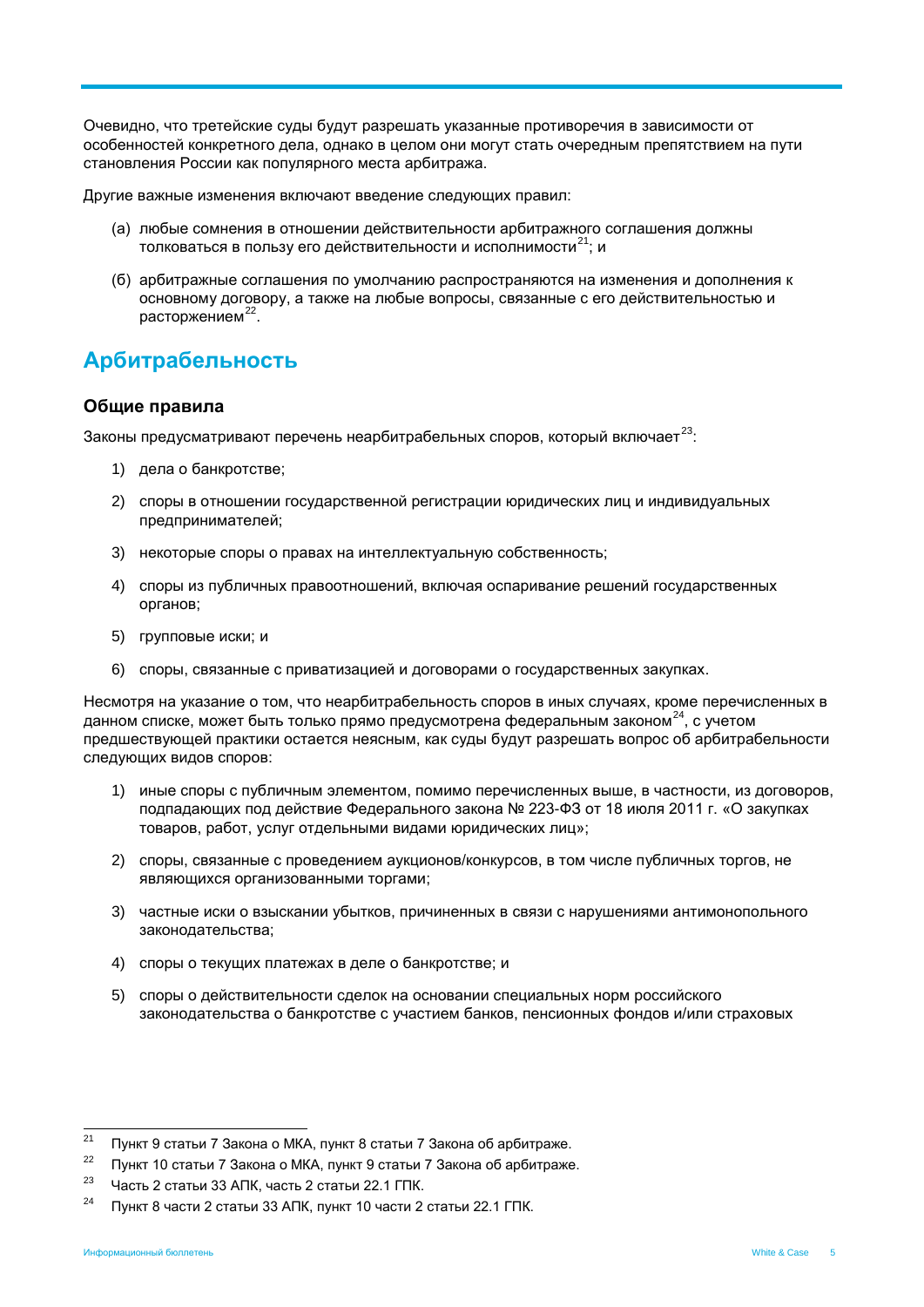компаний, если в их отношении введена временная администрация (финансовое оздоровление), но не начаты процедуры банкротства<sup>[25](#page-15-0)</sup>.

Иные вопросы, которые остаются неразрешенными, включат вопрос о том, могут ли иностранные арбитражные институты, получившие разрешение (о котором речь идет ниже), рассматриваться в качестве «третейских судов Российской Федерации» для целей Федерального закона № 115–ФЗ от 21 июля 2005 г. «О концессионных соглашениях» и администрировать споры между концедентом и концессионером<sup>26</sup>.

### **Корпоративные споры**

Законы устраняют неопределенность, существовавшую на протяжении нескольких лет в отношении арбитрабельности различных видов корпоративных споров, и устанавливают на этот счет ряд достаточно четких правил. Законы различают:

- 1) Неарбитрабельные корпоративные споры. Это споры, связанные/возникающие в связи  $c^{27}$  $c^{27}$  $c^{27}$ :
	- созывом общих собраний акционеров/участников;
	- исключением из числа участников;
	- оспариванием решений и действий государственных органов по вопросам эмиссии ценных бумаг; и
	- стратегическими предприятиями (за исключением споров о принадлежности акций/долей, не требующих согласования Комиссии по контролю за осуществлением иностранных инвестиций).
- 2) Корпоративные споры, которые являются арбитрабельными при условии их администрирования постоянно действующим арбитражным учреждением в соответствии со специальными правилами арбитража корпоративных споров с местом арбитража в России. Это споры, связанные/возникающие в связи  $c^{28}$ .
	- учреждением, реорганизацией и ликвидацией юридических лиц;
	- корпоративными соглашениями;
	- обжалованием решений органов управления юридических лиц;
	- назначением/избранием и прекращением полномочий директоров и привлечением их к ответственности; и
	- оспариванием крупных сделок и сделок с заинтересованностью (только в случае заключения арбитражного соглашения всеми сторонами спора).

Не секрет, что законодатель при формулировании правил об арбитрабельности корпоративных споров во многом ориентировался на немецкий опыт и пример Немецкой институции по арбитражному делу («**DIS**»), которая разработала специальные правила арбитража корпоративных споров.

При этом DIS – единственный известный международный арбитражный институт, администрирующий рассмотрение корпоративных споров по специальным правилам корпоративных споров. В свете принятия Законов многие ведущие международные арбитражные институты уже подтвердили, что не планируют издавать специальные правила арбитража корпоративных споров<sup>[29](#page-15-4)</sup>, которые в

<span id="page-15-0"></span><sup>&</sup>lt;sup>25</sup> Согласно недавно опубликованному определению Верховного Суда РФ данные споры, по меньшей мере в той степени, в которой они касаются банков, являются неарбитрабельными, поскольку они связаны с деятельностью, «*имеющей публичный характер*» и «*социальную направленность*» – см. Определение Верховного Суда № 305-ЭС16-4051 от 16 августа 2016 г. по делу № A40-117039/2015. Обращаем внимание, что данное Определение было вынесено до вступления в силу Законов.

<span id="page-15-1"></span><sup>&</sup>lt;sup>26</sup> См. Информационный Бюллетень [«Действительность арбитражных оговорок в концессионных соглашениях»](http://www.whitecase.com/sites/whitecase/files/files/download/publications/the_validity_of_arbitration_clauses_in_concession_agreements.pdf), август 2016 г.

<span id="page-15-2"></span><sup>&</sup>lt;sup>27</sup> Часть 2 статьи 225.1 АПК.<br><sup>28</sup> Llees: 2 sees: *4 225.1 A*ПК.

<span id="page-15-3"></span><sup>28</sup> Часть 3 статьи 225.1 АПК.

<span id="page-15-4"></span> $29$  Это, в частности, было заявлено на [III Ежегодной конференции RAA \(2016\)](http://arbitrations.ru/press-centr/news/iii-ezhegodnaya-konferentsiya-raa-2016/).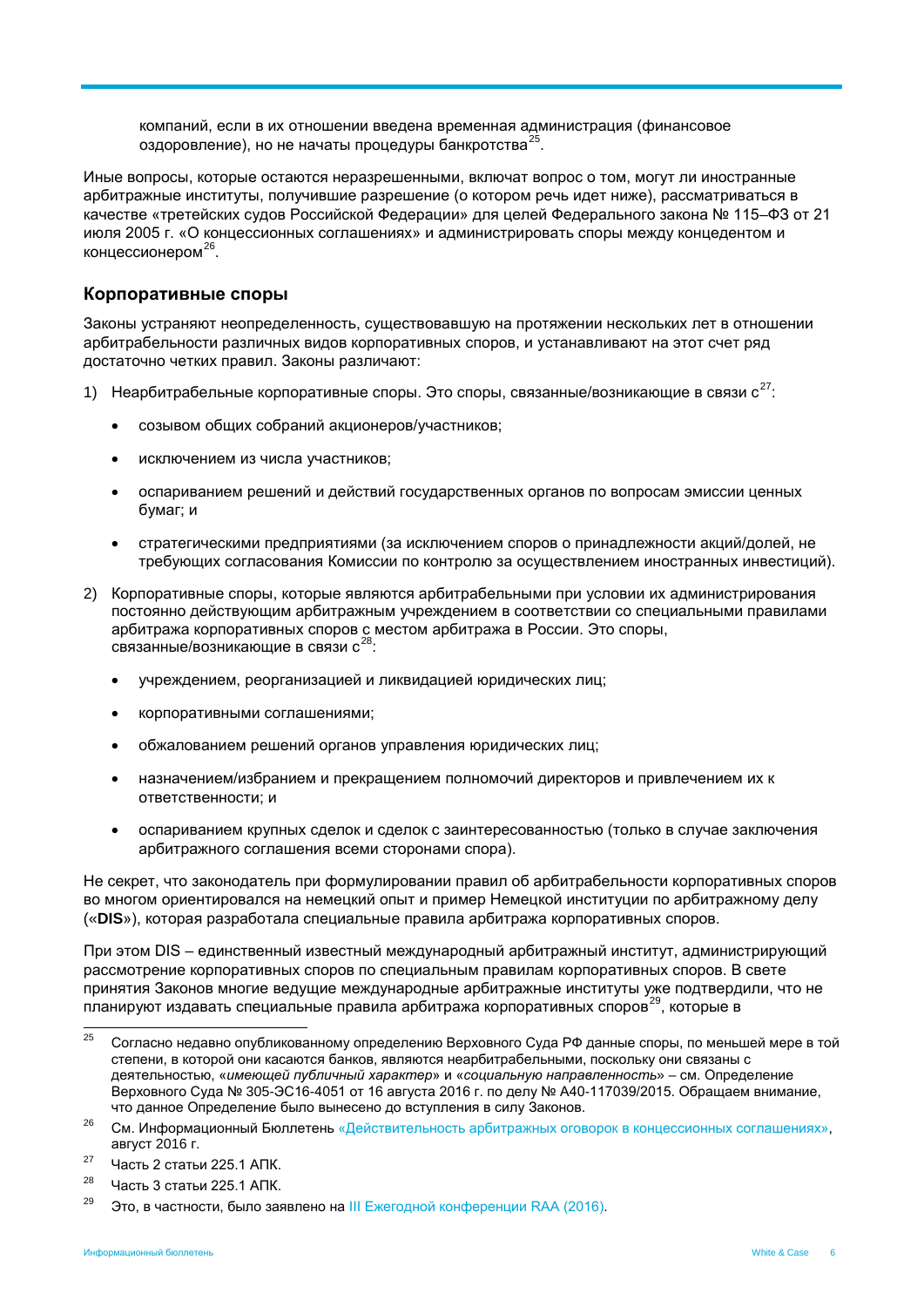соответствии с Законами, должны содержать ряд положений, противоречащих базовым принципам арбитража – таких, как требование об опубликовании на сайте арбитражного института информации о подаче искового заявления[30.](#page-16-0) Таким образом, существует большая вероятность того, что такие споры в ближайшем будущем не будут администрироваться ведущими иностранными арбитражными институтами (кроме DIS).

- 3) Корпоративные споры, которые являются арбитрабельными в случае их администрирования постоянно действующими арбитражными учреждениями и в отношении которых не применяются требования о месте арбитража в России и наличии специальных правил арбитража корпоративных споров[31.](#page-16-1) Это споры, связанные/возникающие в связи с:
	- принадлежностью акций/долей и обращением взыскания по договорам залога акций/долей; и
	- деятельностью держателей реестра владельцев ценных бумаг.

Законы не дают четкого ответа на вопрос о том, допустимо ли администрирование таких споров иностранным арбитражным институтом, не получившим разрешения в России, и с местом арбитража за границей. Существует теоретический риск, что решения, вынесенные в рамках таких процессов, могут быть признаны неисполнимыми как вынесенные не в рамках арбитража, администрируемого постоянно действующим арбитражным учреждениям, хотя такой подход едва ли можно было считать целесообразным.

Следует отметить, что все перечисленные выше ограничения применяются только к спорам в отношении юридических лиц, зарегистрированных в России, хотя это не указано напрямую.

Как отмечалось выше, за несколькими оговорками и исключениями, Законы предусматривают, что арбитражные соглашения могут включаться в уставы компаний и корпоративные договоры (соглашения акционеров). Законы предусматривают, что споры между участниками/акционерами и юридическим лицом, возникающие из отношений юридического лица с третьим лицом, могут быть переданы в арбитраж, если все участники/акционеры юридического лица, само юридическое лицо и соответствующее третье лицо являются сторонами арбитражного соглашения<sup>32</sup>. Данное соглашение может включаться в корпоративный договор (соглашение акционеров), стороной которого является контрагент<sup>[33](#page-16-3)</sup>. Альтернативой такому трехстороннему соглашению является включение арбитражной оговорки в устав при условии, что контрагент прямо выражает свою волю на обязательность для него данной арбитражной оговорки<sup>[34](#page-16-4)</sup>.

Новые правила, в случае их продуманного применения, могут стать действенным средством защиты против так называемой тактики «русской торпеды», получившей широкое распространение ранее. В соответствии с данной тактикой акционером компании в российский государственный суд заявляется косвенный иск о признании недействительным заключенного ею договора, содержащего арбитражную оговорку, с тем чтобы заблокировать исполнение арбитражного решения по спору между компанией и третьими лицами по основному договору в России<sup>35</sup>.

В то же время остается неясным, будут ли российские суды приравнивать наличие арбитражной оговорки в уставе компании вместе с арбитражной оговоркой, заключенной между компанией и контрагентом, к наличию указанного трехстороннего соглашения.

<span id="page-16-1"></span> $31$  Часть 5 статьи 225.1 АПК, пункт 11 статьи 2 Закона об арбитраже.

- <span id="page-16-3"></span> $33$  Пункт 4 части 1 статьи 225.1 АПК.
- <span id="page-16-4"></span> $34$  Пункт 8 статьи 7 Закона о МКА, пункт 7 статьи 7 Закона об арбитраже.

<span id="page-16-0"></span> $30 -$  Часть 2 пункта 8 статьи 45 Закона об арбитраже. В Законах речь идет именно об «исковом заявлении», а термин «запрос об арбитраже» или «просьба об арбитраже» не упоминается.

<span id="page-16-2"></span> $32$  Части 3 и 4 статьи 225.1 АПК.

<span id="page-16-5"></span><sup>35</sup> См., например, Карабельников Б.Р. Исполнение и оспаривание решений международных коммерческих арбитражей. Комментарий к Нью-Йоркской конвенции 1958 г. и главам 30 и 31 АПК РФ 2002 г., 3-е изд., М.: Статут, 2008, С. 365 или http://cisarbitration.com/wp-content/uploads/2015/06/RAA40-Newsletter-No-2-2014.pdf (стр. 33) для обсуждения.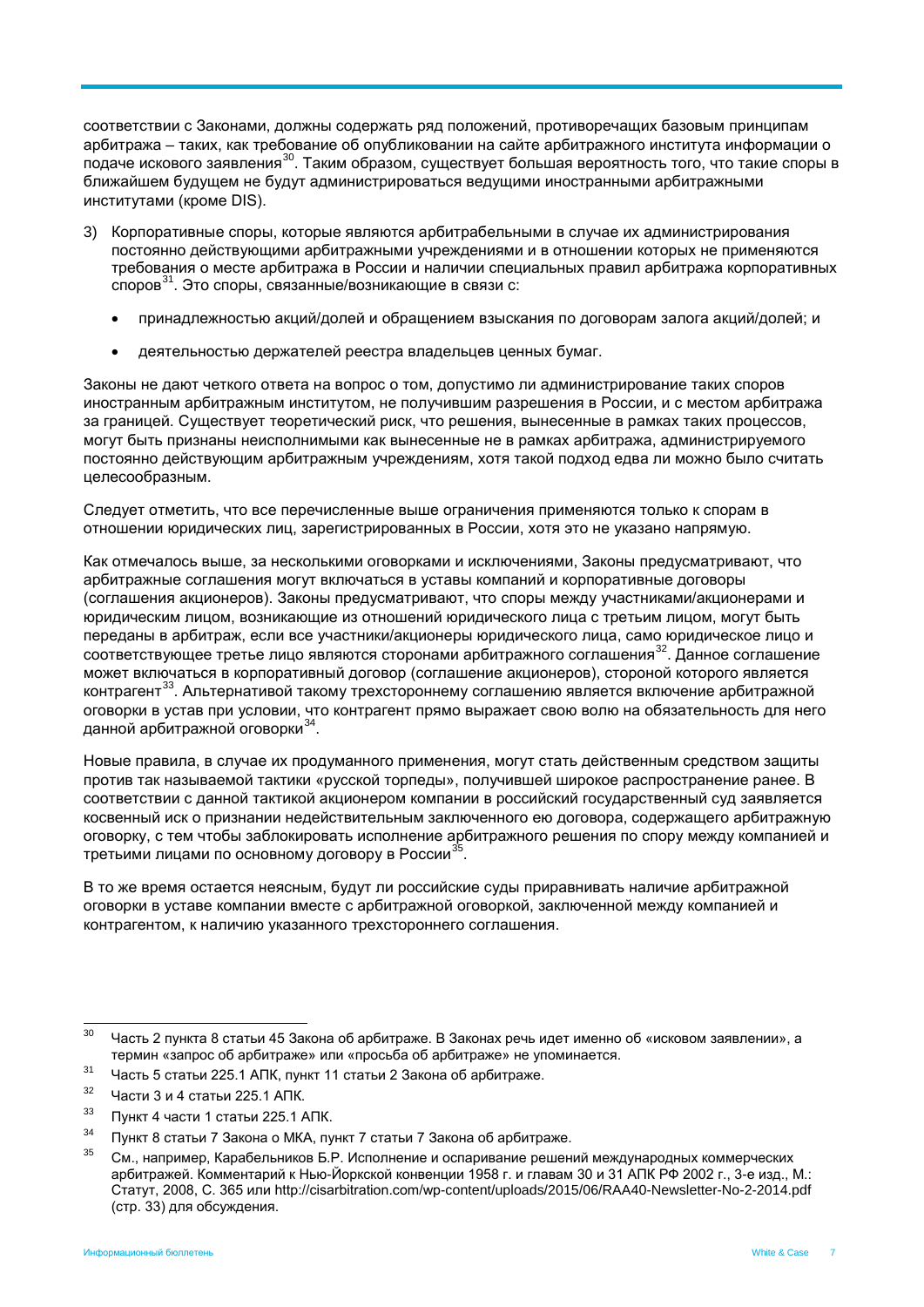# **Требования к получению разрешения иностранными арбитражными институтами**

Постоянные арбитражные учреждения<sup>[36](#page-17-0)</sup> смогут осуществлять деятельность в России, только если они получат разрешение Правительства России<sup>[37](#page-17-1)</sup>. Крайний срок для получения данного разрешения – 1 ноября 2017 г.[38](#page-17-2)

Правительство будет выдавать данные разрешения на основании рекомендации Совета по совершенствованию третейского разбирательства («**Совет**»), который формируется Минюстом России по итогам консультаций с представителями предпринимательского и научного сообществ<sup>[39](#page-17-3)</sup>. Совет также будет отвечать за оценку соответствия арбитражных учреждений требованиям Законов<sup>40</sup>.

Иностранные арбитражные институты признаются «*постоянно действующими арбитражными учреждениями*» при условии получения ими таких разрешений[41.](#page-17-5) В соответствии с Законами единственным требованием для получения разрешения иностранным институтом является наличие у него «*широко признанной международной репутации*»[42](#page-17-6).

Процедура выдачи разрешений, установленная Постановлением Правительства № 577 от 25 июня 2016 г., вступает в силу 1 ноября 2016 г. Она не проливает свет на существо критериев, которые будут применяться Правительством при принятии решения о выдаче разрешения.

Список документов<sup>43</sup>, которые необходимо подать иностранному институту для получения разрешения, включает:

- 1) заявление на получение разрешения, подписанное уполномоченным представителем;
- 2) справка с описанием истории и деятельности арбитражного учреждения;
- 3) выписка из реестра компаний или иной официальный документ, подтверждающий юридический статус учреждения или организации, при которой было создано такое учреждение; и
- 4) правила корпоративных споров, заверенные учреждением (если оно намерено администрировать корпоративные споры, для которых, согласно Законам, требуются специальные правила корпоративных споров).

Документы подаются на русском языке или с удостоверенным переводом на русский язык.

Таким образом, процедура получения разрешений для иностранных институтов не выглядит обременительной.

С практической точки зрения последствия неполучения разрешения двоякие.

С одной стороны, имеется положение о том, что если иностранный институт не получил разрешение, то арбитражные решения, вынесенные в рамках администрируемых им арбитражей и «*принятые … на территории Российской Федерации*», будут рассматриваться в качестве арбитражных решений *ad hoc*, а не в качестве решений, вынесенных в рамках институционального арбитража (арбитража, администрируемого постоянно действующим арбитражным учреждением, в терминологии Законов)<sup>44</sup>. при условии отсутствия других нарушений императивных норм российского права. Ввиду прямой

- <span id="page-17-1"></span> $37$  Пункт 1 статьи 44 Закона об арбитраже.
- <span id="page-17-2"></span> $38$  Пункт 13 статьи 52 Закона об арбитраже.
- <span id="page-17-3"></span>Пункты 4 и 5 статьи 44 Закона об арбитраже. Процедура учреждения и функции Совета установлены Приказом Минюста России № 165 от 13 июля 2016 г. «О Совете по совершенствованию третейского разбирательства» («**Приказ № 165**»).
- <span id="page-17-4"></span><sup>40</sup> Пункт 6 статьи 44 Закона об арбитраже.
- <span id="page-17-5"></span><sup>41</sup> Пункт 3 статьи 44 Закона об арбитраже.
- <span id="page-17-6"></span><sup>42</sup> Пункт 12 статьи 44 Закона об арбитраже.<br><sup>43</sup> Поший отчеси ток контор четочерлен П
- Данный список документов установлен Приказом № 165.
- <span id="page-17-8"></span><span id="page-17-7"></span><sup>44</sup> Пункт 3 статьи 44 Закона об арбитраже.

<span id="page-17-0"></span><sup>&</sup>lt;sup>36</sup> За исключением двух институтов – Международный коммерческий арбитражный суд (МКАС) и Морская арбитражная комиссия (МАК).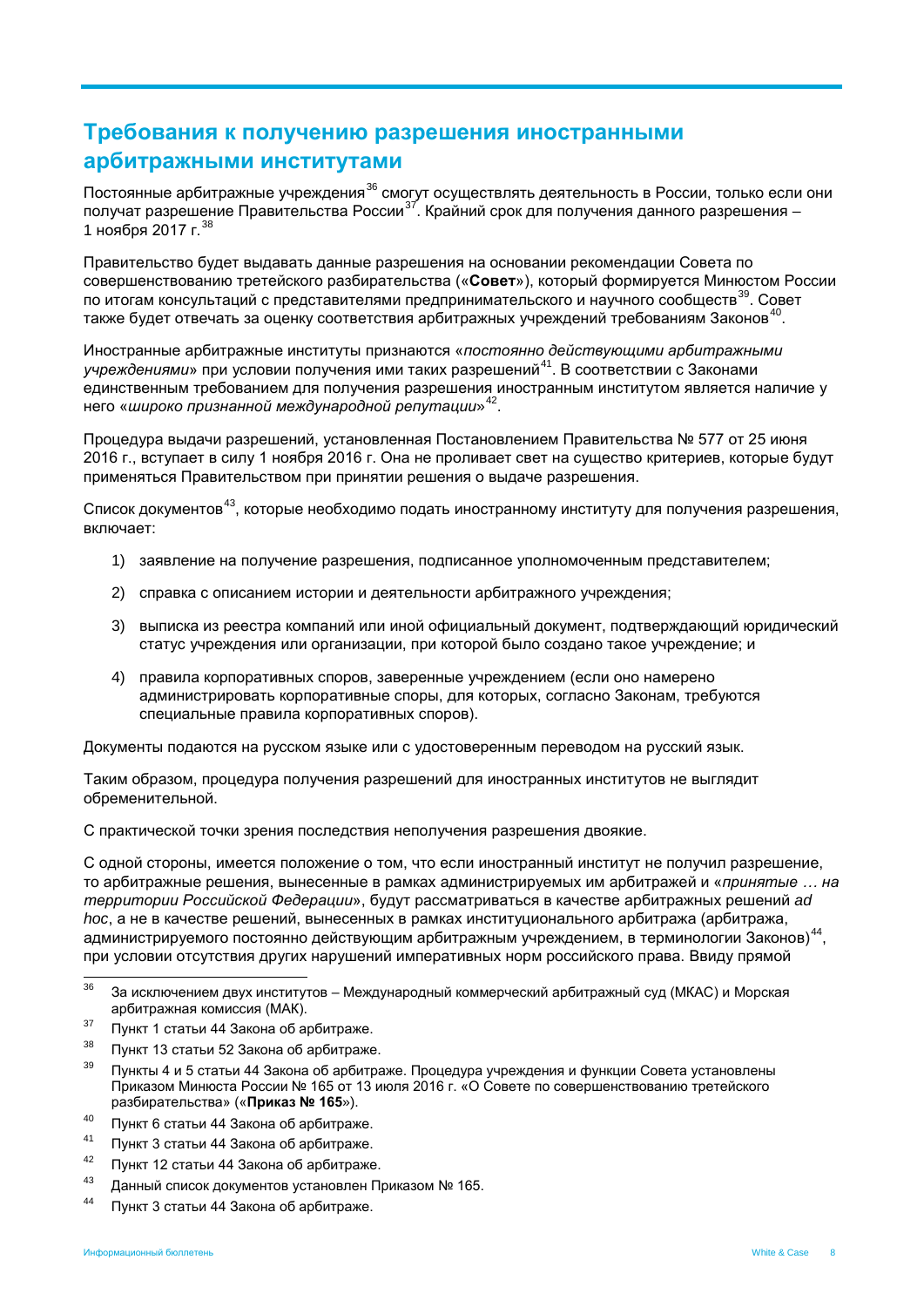ссылки на «*место арбитража*» в некоторых других положениях Законов, не совсем ясно, означает ли «*принятые … на территории Российской Федерации*» то же самое, что и «*принятые третейским судом с местом арбитража в России*». С одной стороны, это может быть только вопросом непоследовательного использования терминологии. С другой стороны, это создает риск, что если тот или иной арбитражный институт не получит разрешение, данное положение будет применяться не только к администрируемым им разбирательствам с местом арбитража в России, но и, например, к случаям, когда в России проводятся слушания или подписывается арбитражное решение, хотя юридическое место арбитража при этом находится за границей.

В то же время Законы предусматривают (не при этом проводя различий между иностранными и внутренними институтами), что арбитражные институты, которые не получили разрешений, будут не вправе администрировать арбитраж и что любые арбитражные решения, вынесенные с нарушением данного требования, будут считаться «*принятыми с нарушением процедуры арбитража, предусмотренной* [Законом об арбитраже]*»*) [45.](#page-18-0) Такие решения могут быть оспорены или признаны не подлежащими исполнению на этом основании. Данный запрет вступает в силу по истечении года после установления процедуры получения разрешений, т.е. 1 ноября 2017 г.

## **Различие правовых режимов для институционального арбитража и арбитража ad hoc**

Законы наделяют институциональный арбитраж явными преимуществами по сравнению с арбитражем *ad doc* и вводят ряд ограничений, которые будут применяться к арбитражу *ad hoc*. В частности:

- (а) в арбитраже *ad hoc* стороны и третейский суд не вправе обращаться в российские государственные суды за содействием в получении доказательств<sup>[46](#page-18-1)</sup>;
- $(6)$  в арбитраже *ad hoc* не могут рассматриваться корпоративные споры<sup>47</sup>; и
- (в) стороны арбитража *ad hoc* не вправе исключить:
	- (i) применение положений Законов о содействии российских государственных судов в отношении назначения, отвода и прекращения полномочий арбитров<sup>48</sup>; и
	- (ii) возможность оспаривания арбитражных решений<sup>[49](#page-18-4)</sup>.

## **Оспаривание и приведение в исполнение арбитражных решений**

Как было указано выше, стороны могут договориться о том, что арбитражное решение является окончательным и, таким образом, прямо исключить возможность оспаривания решения, принятого в рамках арбитража, администрируемого постоянно действующим арбитражным учреждением (в отличие от арбитража *ad hoc*).

Законами срок рассмотрения заявления о признании и/или приведении в исполнение иностранного арбитражного решения сокращается до одного месяца<sup>[50](#page-18-5)</sup>. Такой же срок применяется к процедурам в отношении решений, принятых в рамках внутреннего арбитража<sup>[51](#page-18-6)</sup>.

Законы предусматривают четкие правила ведения параллельных процессов по приведению в исполнение и оспариванию арбитражного решения. Если в суд поступают заявления как о приведении в исполнение, так и об оспаривании, то он обязан приостановить производство по тому заявлению, которое поступило позднее, до рассмотрения того из заявлений, которое поступило ранее. Если оба

<span id="page-18-0"></span> $^{45}$  Пункты 13 и 15 статьи 52 Закона об арбитраже.

<span id="page-18-1"></span><sup>46</sup> Статья 27 Закона о МКА, статья 30 Закона об арбитраже.

<span id="page-18-2"></span><sup>47</sup> Часть 5 статьи 225.1 АПК.

<span id="page-18-3"></span><sup>&</sup>lt;sup>48</sup> Пункт 5 статьи 11, пункт 3 статьи 13, пункт 1 статьи 14 Закона о МКА; пункт 4 статьи 11, пункт 3 статьи 13, пункт 1 статьи 14 Закона об арбитраже.

<span id="page-18-4"></span><sup>&</sup>lt;sup>49</sup> Пункт 1 статьи 34 Закона о МКА, статья 40 Закона об арбитраже.

<span id="page-18-5"></span><sup>50</sup> Часть 1 статьи 243 АПК.

<span id="page-18-6"></span> $51$  Часть 1 статьи 238 АПК.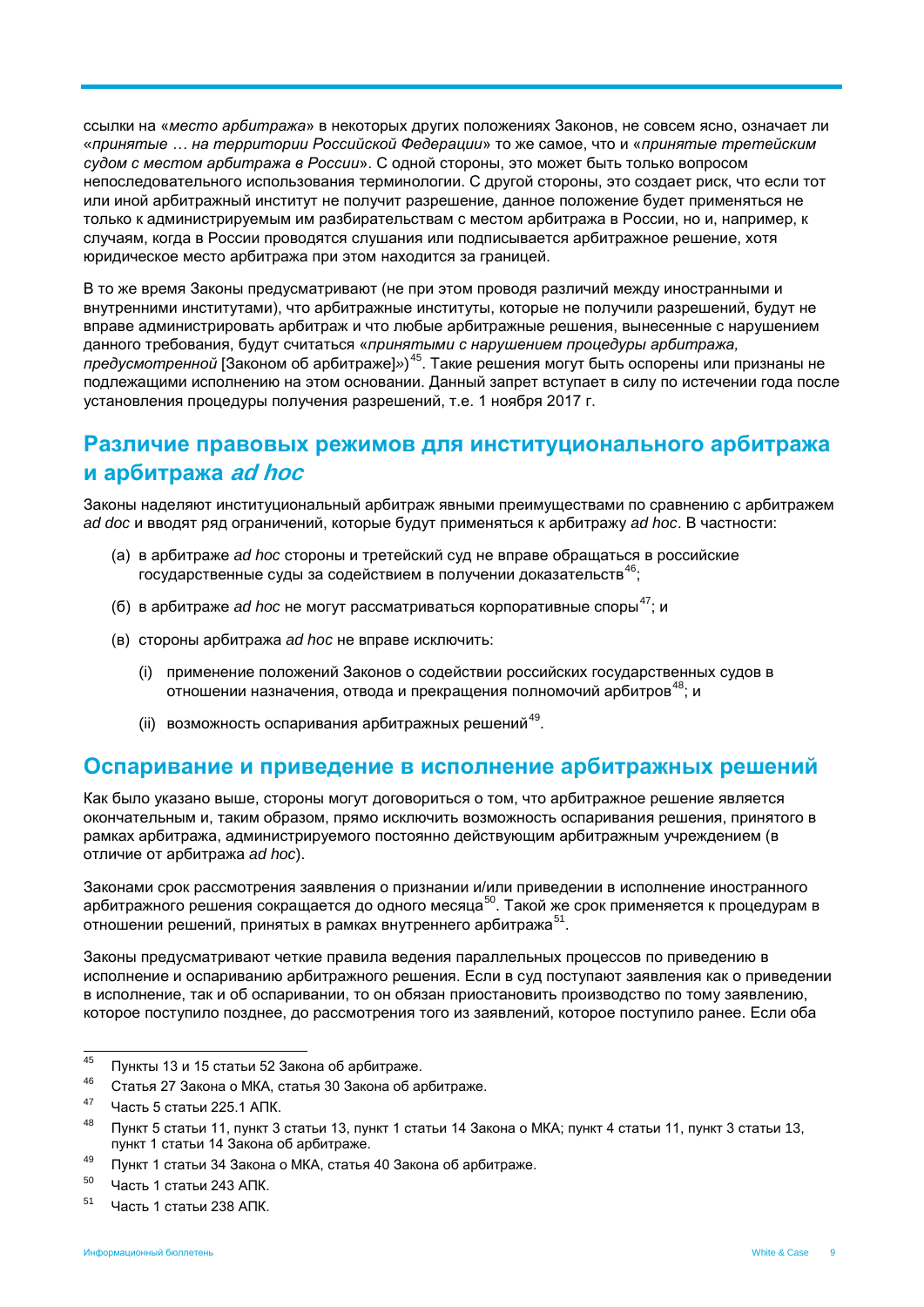заявления поступают в суд одновременно (в один день), он обязан приостановить производство по делу о приведении в исполнение до рассмотрения заявления об оспаривании (данный подход существовал ранее на уровне судебной практики)<sup>52</sup>. Если суд отказывает в удовлетворении заявления об оспаривании, сторона, в чью пользу вынесено решение, может получить исполнительный лист на его исполнение без возбуждения отдельного производства по приведению в исполнение такого решения. Равным образом, если суд отказывает в удовлетворении требования о приведении в исполнение арбитражного решения, то параллельное производство по его оспариванию подлежит прекращению  $53$ .

Законы устанавливают механизм обращения с ходатайством о приостановлении производства по делу об оспаривании арбитражного решения с тем, чтобы третейский суд возобновил третейское разбирательство и устранил основания для отмены арбитражного решения<sup>54</sup>. Кроме того, предусматривается возможность истребования российским судом разъяснений третейского суда, принявшего арбитражное решение<sup>[55](#page-19-3)</sup>, однако неясно, как данный механизм будет работать на практике и как такие запросы будут рассматриваться третейскими судами с учетом применимых правил арбитража.

Законами исключается неоднозначное положение АПК, ранее предусматривавшее возможность оспаривания в российских судах иностранных арбитражных решений, вынесенных на основании российского материального права<sup>56</sup>.

Законы меняют правила признания арбитражных решений, не требующих принудительного исполнения: теперь заявить возражения против признания такого решения может любое заинтересованное лицо. Такие заявления подлежат подаче в арбитражный суд или суд общей юрисдикции субъекта Российской Федерации по месту нахождения или месту жительства заявителя либо месту нахождения его имущества. Если заявитель не имеет места жительства, места нахождения или имущества в России, то заявление подается либо в Арбитражный суд города Москвы, либо в Московский городской суд (в зависимости от характера спора и сторон арбитража)<sup>[57](#page-19-5)</sup>.

Кроме того, признан утратившим силу Указ Президиума Верховного Совета СССР № 9131-XI «О признании и исполнении в СССР решений иностранных судов и арбитражей» от 21 июня 1988 г. («**Указ**»)[58](#page-19-6), продолжавший действовать в части, не противоречившей АПК. Указ содержал нормы о том, что решения, не требующие приведения в исполнение (например, декларативные), считаются автоматически признанными, а сторона, против которой вынесено арбитражное решение, может подать возражения против такого признания. На практике в силу неясности относительно того, противоречат ли данные нормы нормам АПК, ранее суды иногда выносили определения о признании арбитражных решений, не требовавших приведения в исполнение, хотя это противоречило положениям Указа. Законами нормы о признании арбитражных решений, не требующих приведения в исполнение, перенесены в АПК, что устранило неопределенность.

## **Вступление в силу**

Законы вступили в силу 1 сентября 2016 г. и в целом применяются к арбитражным разбирательствам, начатым 1 сентября 2016 г. или после этой даты<sup>59</sup>.

Новые правила о содействии государственных судов по вопросам формирования третейских судов применятся к арбитражным разбирательствам, начатым 1 сентября 2016 г. или после этой даты<sup>[60](#page-19-8)</sup>

<span id="page-19-0"></span> <sup>52</sup> Сформирована Высшим Арбитражным Судом по делу ОАО «Центргаз» против ООО «Комигазинвестстрой» (постановление Президиума Высшего Арбитражного Суда № 11885/08 от 10 февраля 2009 г.).

<span id="page-19-1"></span> $53$  Часть 6 статьи 238 АПК, часть 6 статьи 425 ГПК.

<span id="page-19-2"></span><sup>54</sup> Часть 4 статьи 34 Закона о МКА, пункт 6 статьи 37 Закона об арбитраже, часть 5 статьи 232 и часть 8 статьи 238 АПК, часть 5 статьи 420 и часть 8 статьи 425 ГПК.

<span id="page-19-3"></span> $55$  Часть 3 статьи 243 АПК.

<span id="page-19-4"></span><sup>56</sup> Статья 230 АПК (в редакции Закона о внесении изменений).

<span id="page-19-5"></span> $^{57}$  Статья 245.1 АПК и статья 413 ГПК.

<span id="page-19-6"></span> $^{58}$  Часть 9 статьи 13 Закона о внесении изменений.

<span id="page-19-7"></span><sup>59</sup> Части 1 и 2 статьи 13 Закона о внесении изменений, статья 54 Закона об арбитраже.

<span id="page-19-8"></span> $60$  Часть 17 статьи 13 Закона о внесении изменений, пункт 8 статьи 52 Закона об арбитраже.